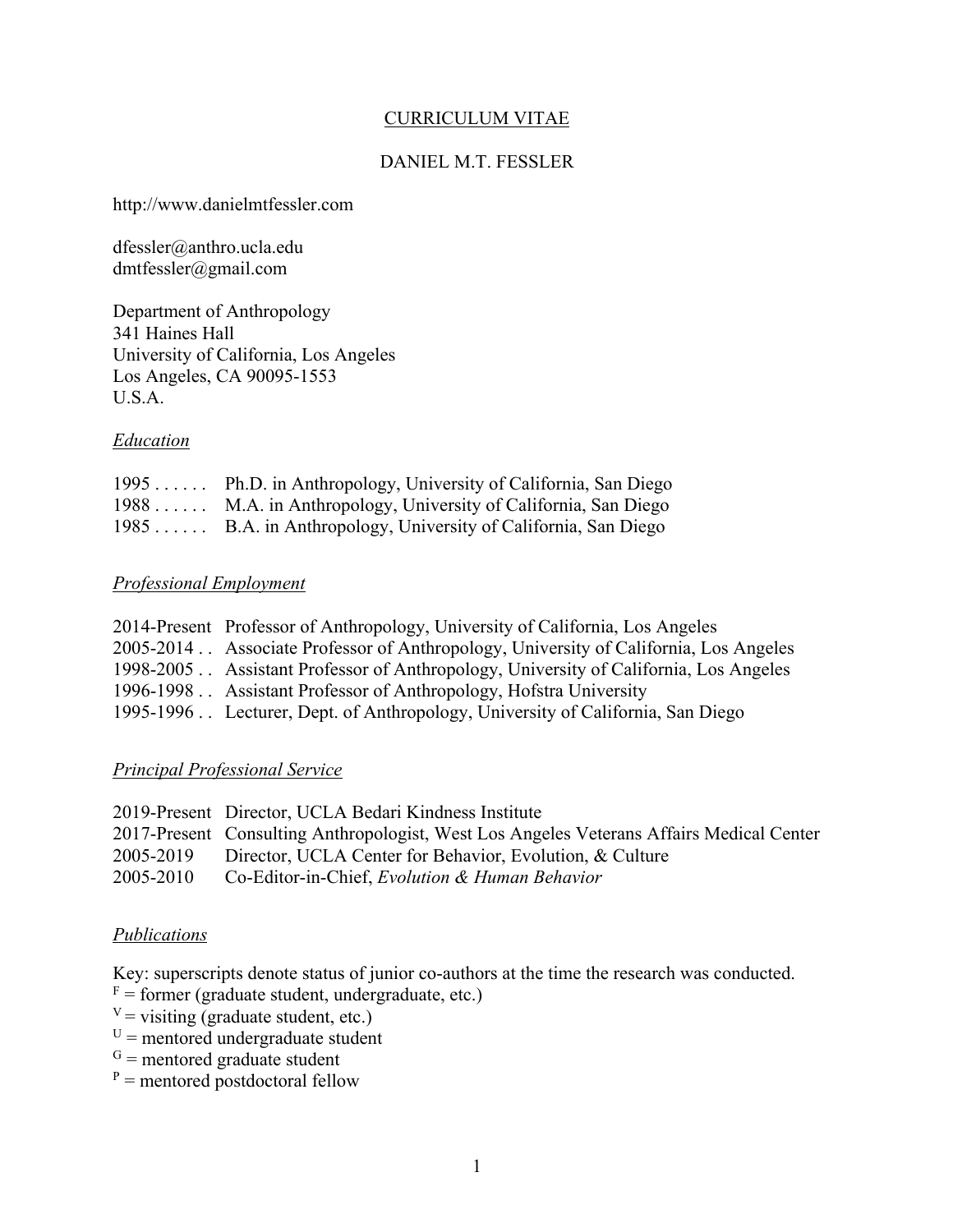### *Journal Articles*

White, C., Marin, M., & Fessler, D.M.T. (in press) The dead may kill you: Do ancestor spirit beliefs promote cooperation in traditional small-scale societies? *Journal of Cognition and Culture.*

Clint, E.K.<sup>FG</sup> & Fessler, D.M.T. (2022) Early adversity, adult lifestyle, and posttraumatic stress disorder in a military sample. *Evolutionary Human Sciences* 4:e24.

Kupfer, T., Fessler, D.M.T., Wu, B.<sup>U</sup>, Hwang, T.<sup>FU</sup>, Sparks, A.<sup>FP</sup>, Alas, S.<sup>FU</sup>, Samore, T.<sup>G</sup>, Lal, V., Sakhamuru, T.<sup>FU</sup>, & Holbrook, C.<sup>FP</sup> (2021) The skin crawls, the stomach turns. Ectoparasites and pathogens elicit distinct defensive responses in humans. *Proceedings of the Royal Society B: Biological Sciences* 288(1955):20210376.

Samore, T.<sup>G</sup>, Fessler, D.M.T., Sparks, A.M.<sup>FP</sup>, & Holbrook, C.<sup>FP</sup> (2021) Of pathogens and party lines: Social conservatism positively associates with COVID-19 precautions among U.S. Democrats but not Republicans. *PLoS ONE* 16(6):e0253326.

Dinh, T., Gangestad, S.W., Emery Thompson, M., Tomiyama, A.J., Fessler, D.M.T., Robertson, T.E., Haselton, M.G. (2021) Endocrinological effects of social exclusion and inclusion: Experimental evidence for adaptive regulation of female fecundity. *Hormones and Behaviour* 130:104934.

Dishakjian, V.FU, Fessler, D.M.T., & Sparks, A.M.P (2021). Live fast, die young, and sleep later: Life history strategy and human sleep behavior. *Evolution, Medicine, and Public Health* 9(1):36-52.

Curtin, C.M., Barrett, H.C., Bolyanatz, A., Crittenden, A., Fessler, D.M.T., Fitzpatrick, S., Gurven, M., Kanovsky, M., Kushnick, G., Laurence, S., Pisor, A.FU, Scelza, B., Stich, S., von Rueden, C., Henrich, J. (2020) Kinship intensity and the use of mental states in moral judgment across societies. *Evolution & Human Behavior* 41(5):415-429.

Scrivner, C., Holbrook, C.FP, Fessler, D.M.T., & Maestripieri, D. (2020). Gruesomeness conveys formidability: Perpetrators of gratuitously grisly acts are conceptualized as larger, stronger, and more likely to win. *Aggressive Behavior* 46(5):400-411.

Sparks, A.M.<sup>P</sup>, Fessler, D.M.T., & Holbrook. C.<sup>FP</sup> (2019). Elevation, an emotion for prosocial contagion, is experienced more strongly by those with greater expectations of the cooperativeness of others. *PLoS ONE* 14(12): e0226071.

Fessler, D.M.T., Sparks, A.M.<sup>P</sup>, Samore, T.<sup>G</sup>, & Holbrook, C.<sup>FP</sup> (2019) Does observing reciprocity or exploitation affect elevation, a mechanism driving prosociality? *Evolutionary Human Sciences* 1:e3.

Samore, T.<sup>G</sup>, Fessler D.M.T., Holbrook, C.<sup>FP</sup>, & Sparks, A.M.<sup>P</sup> (2018) Electoral fortunes reverse, mindsets do not. *PLoS ONE* 13(12): e0208653.

Soh, M., Shaner, A., Gelberg, L., Kopelson, K., Stuber, M., Fessler, D., & Warde, C. (2018) Using the Humanism Pocket Tool for patients with challenging behaviors. *Annals*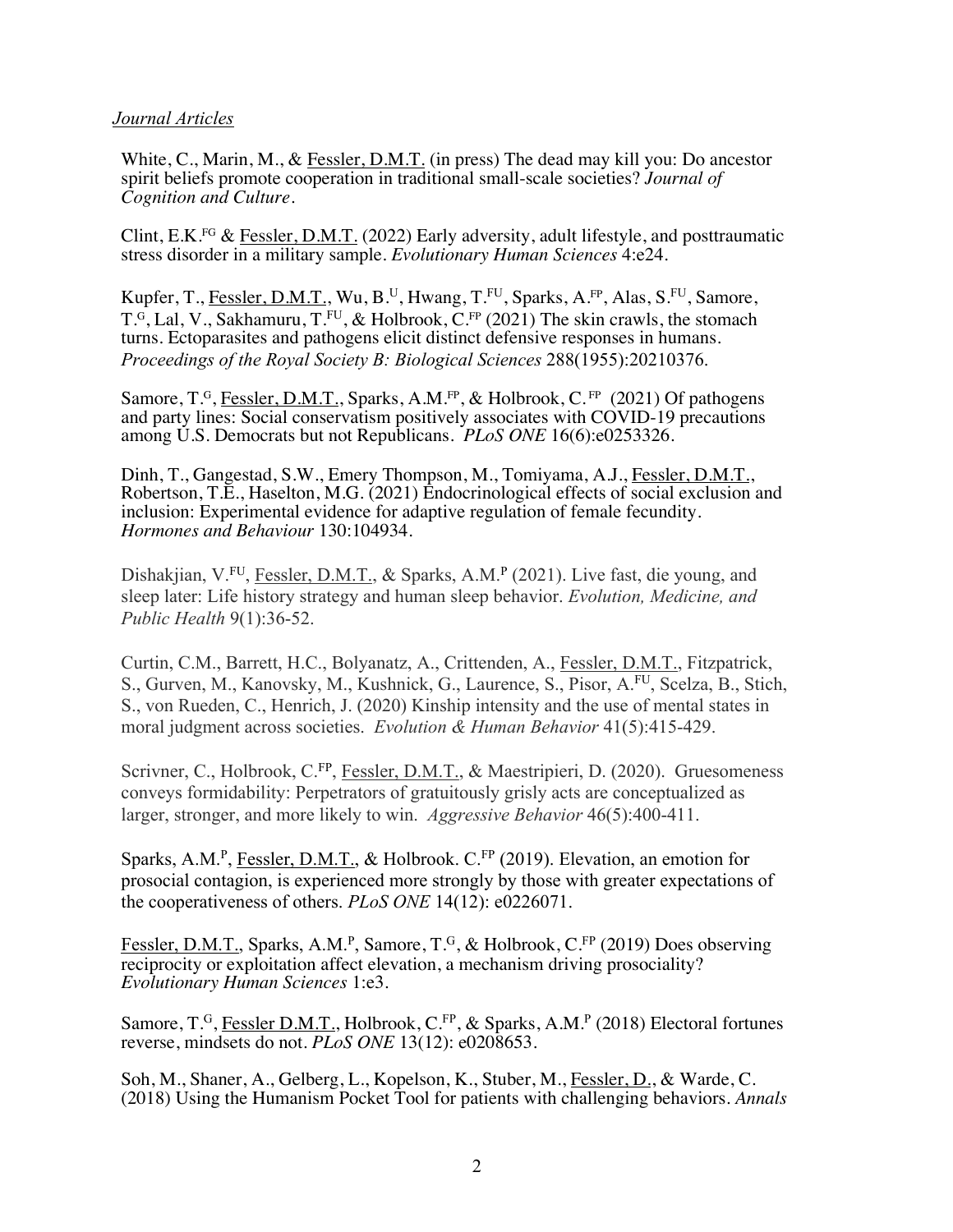*of Family Medicine* 16(5):467.

Bryant, G.A., Fessler, D.M.T., Fusaroli, R., Clint, E.<sup>G</sup>, Amir, D.<sup>FU</sup>, Chavez, B., Denton, K.K.U, Diaz, C., Duran, L.T.FU, Fančovičová, J., Fux, M., Ginting, E.F., Hasan, Y., Hu, A., Kamble, S.V., Kameda, T., Kuroda, K., Li, N.P., Luberti, F.R.FU, Peyravi, R., Prokop, P., Quintelier, K.J.P.FVG, Shin, H.J., Stieger, S., Sugiyama, L.S., van den Hende, E.A., Viciana-Asensio, H.FVG, Yildizhan, S.E.FVU, Yong, J.C., Yuditha, T., & Zhou, Y. (2018) The perception of spontaneous and volitional laughter across 21 societies. *Psychological Science* 29(9):1515-1525*.*

Pollack, J.,\* Holbrook, C.,<sup>FP\*</sup> Fessler, D.M.T., Sparks, A.M.<sup>P</sup>, and Zerbe, J.G. (2018). May God guide our guns: Visualized supernatural aid heightens team confidence in a paintball battle simulation. *Human Nature* 29(3):311-327 ("\*"equal authorship.)

Kupfer,\* T.R. and Fessler, D.M.T.\* (2018) Ectoparasite defence in humans: Relationships to pathogen avoidance, and clinical implications. *Philosophical Transactions of the Royal Society B: Biological Sciences* 373(1751): 20170207. ("\*"equal authorship.)

White, C. and Fessler, D.M.T. (2018) An evolutionary account of vigilance in grief. *Evolution, Medicine, and Public Health* 1(1)34-42.

Sparks, A.M.P, Fessler, D.M.T., Chan, K.Q., Ashokkumar, A., and Holbrook, C. FP (2018) Disgust as a mechanism for decision making under risk: Illuminating sex differences and individual risk-taking correlates of disgust propensity. *Emotion* 18(7):942-958.

Fessler, D.M.T., Pisor, A.C. <sup>FU</sup>, and Holbrook, C. <sup>FP</sup> (2017) Political orientation predicts credulity regarding putative hazards. *Psychological Science* 28(5):651-660.

Holbrook, C. FP, López-Rodríguez, L., Fessler, D.M.T., Vázquez, A., and Gómez, A. (2017) Gulliver's politics: Conservatives envision potential enemies as readily vanquished and physically small. *Social Psychological and Personality Science* 8(6):670-678.

White, C., Marin, M., and Fessler, D.M.T. (2017) Not just dead meat: An evolutionary account of corpse treatment in mortuary rituals. *Journal of Cognition and Culture* 17 (1- 2):146-168.

Murray, D.R., Fessler, D.M.T., Kerry, N., White, C., and Marin, M. (2017) The kiss of death: Three tests of the relationship between disease threat and ritualized physical contact within traditional cultures. *Evolution & Human Behavior* 38(1):63-70.

Gervais, M.M. <sup>FG</sup> and Fessler, D.M.T. (2017) On the deep structure of social affect: Attitudes, emotions, sentiments, and the case of "contempt". *Behavioral and Brain Sciences* (target article), 40:e225.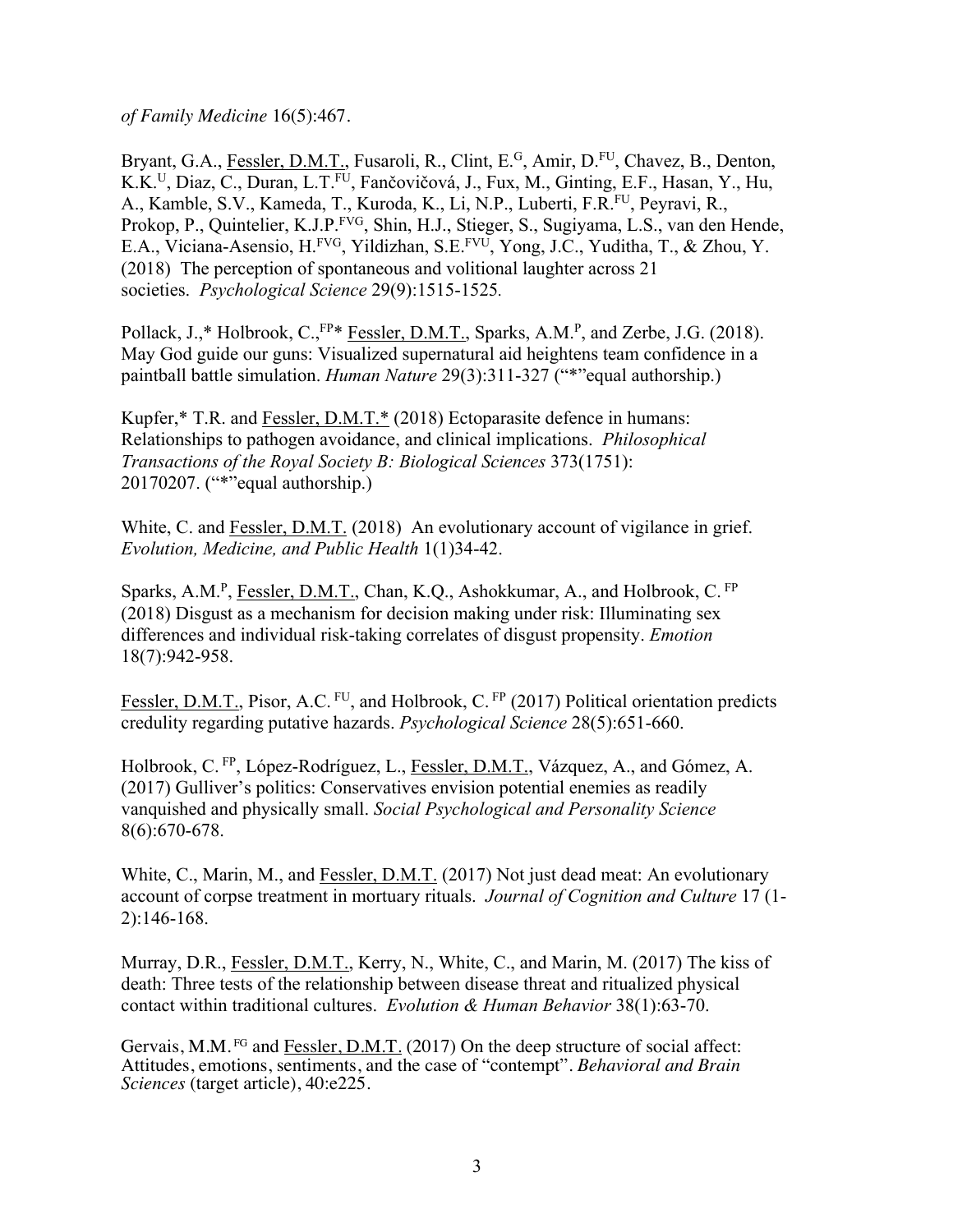Gervais, M.M. <sup>FG</sup> and <u>Fessler, D.M.T.</u> (2017) Seeing the elephant: Parsimony, functionalism, and the emergent design of contempt and other sentiments. *Behavioral and Brain Sciences* (response to commentaries), 40:e252.

White, C., Fessler, D.M.T., & Gomez, P.S. (2016) The effects of corpse viewing and corpse condition on vigilance for deceased loved ones. *Evolution & Human Behavior* 37(6):517-522*.*

Fessler, D.M.T. & Holbrook, C.<sup>FP</sup> (2016) Synchronized behavior increases assessments of the formidability and cohesion of coalitions. *Evolution & Human Behavior* 37(6):502-509*.*

Fessler, D.M.T., Natterson-Horowitz, B., and Azziz, R. (2016) Evolutionary determinants of polycystic ovary syndrome – Part 2. *Fertility and Sterility* 106(1):42-47.

Bryant, G.A., Fessler, D.M.T., Fusaroli, R., Clint, E.<sup>G</sup>, Aarøe, L., Apicella, C.L., Petersen, M.B., Bickham, S.T., Bolyanatz, A.H., Chavez, B., De Smet, D., Díaz, C., Fančovičová, J., Fux, M., Giraldo-Perez, P. FU, Hu, A., Kamble, S.V., Kameda, T., Li, N.P., Luberti, F.R. FU, Prokop, P., Quintelier, K. FVG, Scelza, B., Shin, H.J., Soler, M., Stieger, S., Toyokawa, W., van den Hende, E.A., Viciana-Asensio, H. FVG, Yildizhan, S.E. FVU, Yong, J.C., Yuditha, T., Zhou, Y. (2016) Detecting affiliation in co-laughter across 24 societies. *Proceedings of The National Academy of Sciences* 113(17):4682- 4687.

Barrett, H.C., Bolyanatz, A.H., Crittenden, A.N., Fessler, D.M.T., Fitzpatrick, S., Gurven, M., Henrich, J. Kanovsky, M., Kushnick, G., Pisor, A.C. FU, Scelza, B., Stich, S., von Rueden, C., Zhao, W., and Laurence, S. (2016) Small-scale societies exhibit fundamental variation in the role of intentions in moral judgment. *Proceedings of The National Academy of Sciences* 113(17):4688-4693.

Kushnick, G., Fessler, D.M.T., and Zuska, F. (2016) Disgust, gender, and social change: Testing alternative explanations for the decline of cousin marriage in Karo society. *Human Nature* 27(4):533-555*.*

Fessler, D.M.T., Holbrook, C.<sup>P</sup>, Kanovsky, M., Barrett, H.C., Bolyanatz, A.H., Gervais, M.M. FG, Gurven, M., Henrich, J., Kushnick, G., Pisor, A.C. FU, Stich, S., von Rueden, C., & Laurence, S. (2016) Moral parochialism misunderstood: A reply to Piazza and Sousa. *Proceedings of the Royal Society B: Biological Sciences* 283(1823): 20152628*.*

Holbrook, C.<sup>P</sup>, Fessler, D.M.T., and Pollack, J.S. (2016) With God on our side: Religious primes reduce the envisioned physical formidability of a menacing adversary. *Cognition* 146:387-392.

Clint,  $E^G$  & Fessler, D.M.T. (2016) Insurmountable heat: The evolution and persistence of defensive hyperthermia. *The Quarterly Review of Biology* 91(1):25-46.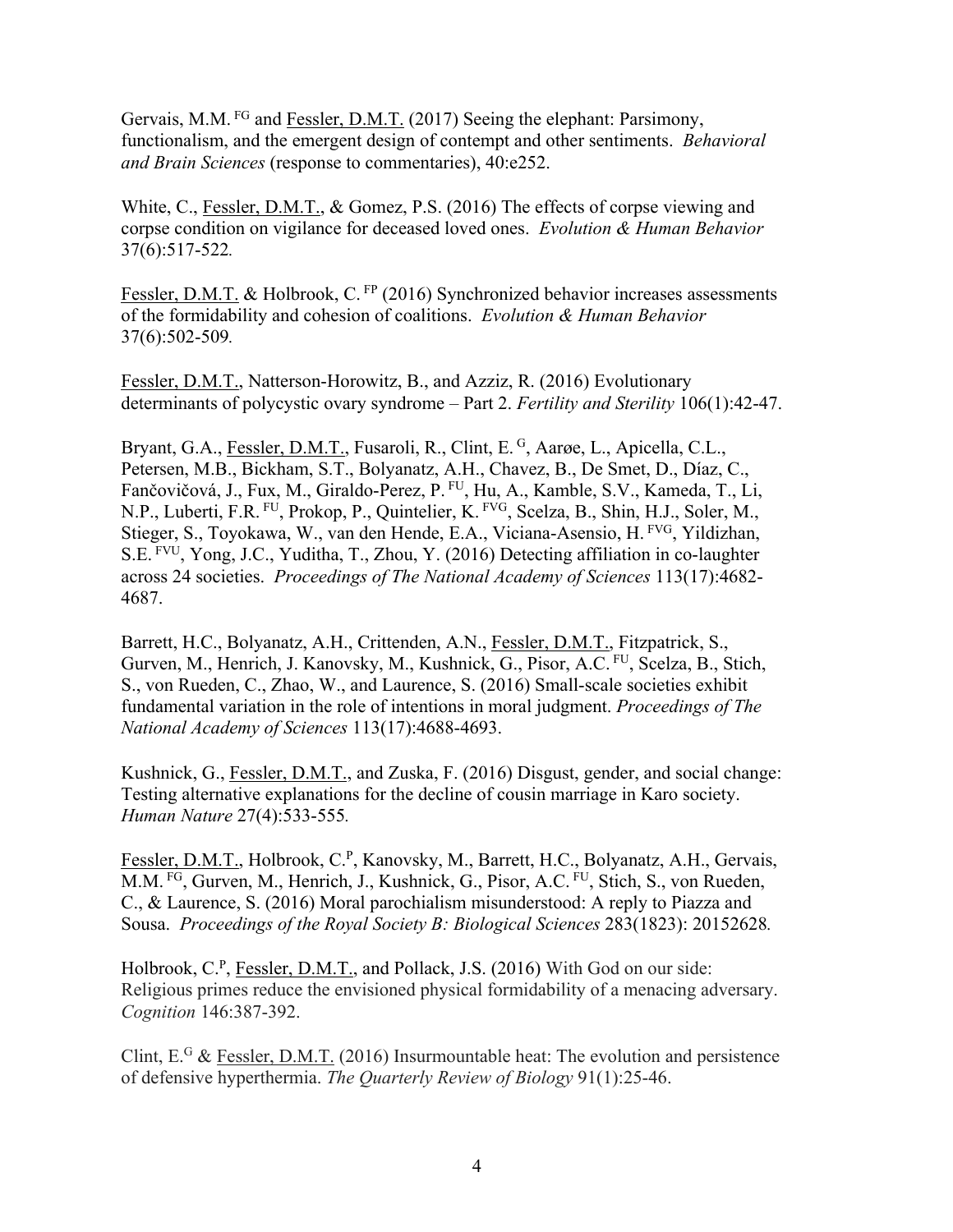Holbrook, C.P, Izuma, K., Deblieck, C., Fessler, D.M.T., and Iacoboni, M. (2016) Neuromodulation of group prejudice and religious belief. *Social Cognitive and Affective Neuroscience* 11(3):387-394.

Holbrook, C.<sup>P</sup>, Fessler, D.M.T., and Navarrete, C.D.<sup>FG</sup> (2016) Looming large in others' eyes: Racial stereotypes illuminate dual adaptations for representing threat versus prestige as physical size. *Evolution & Human Behavior* 37(1):67-78.

Fessler, D.M.T., Holbrook, C.<sup>P</sup>, and Dashoff, D.<sup>FU</sup> (2016) Dressed to kill? Visible markers of coalitional affiliation enhance conceptualized formidability. *Aggressive Behavior* 42(3):299-309*.*

Fessler, D.M.T., Barrett, H.C., Kanovsky, M., Stich, S., Holbrook, C.P, Henrich, J., Bolyanatz, A.H., Gervais, M.M. FG, Gurven, M., Kushnick, G., Pisor, A.C. FU, von Rueden, C., & Laurence, S. (2015) Moral parochialism and contextual contingency across seven societies. *Proceedings of the Royal Society B: Biological Sciences* 282(1813)*.*

Fessler, D.M.T., Holbrook, C.<sup>P</sup>, and Fleischman, D.S.<sup>FG</sup> (2015) Assets at risk: Menstrual cycle variation in the envisioned formidability of a potential sexual assailant reveals a component of threat assessment. *Adaptive Human Behavior & Physiology* 1(3):270-290*.*

Fleischman, D.S.FG, Hamilton, L.D., Fessler, D.M.T., and Meston, C.M. (2015) Disgust versus lust: Exploring the interactions of disgust and fear with sexual arousal in women. *PLOS ONE* 10(6): e0118151.

Murray, D.R., Fessler, D.M.T., and Lupfer, G.J. (2015) Young flames: The effects of childhood exposure to fire on adult attitudes. *Evolutionary Behavioral Sciences* 9(3):204-213.

Fleischman, D.S.FG, Fessler, D.M.T., & Cholakians, A.E.FU (2015) Testing the affiliation hypothesis of homoerotic motivation in humans: The effects of progesterone and priming. *Archives of Sexual Behavior* 44(5):1395-1404.

Quintelier, K.J.P. FVG and Fessler, D.M.T. (2015) Confounds in moral/conventional studies. *Philosophical Explorations* 18(1):58-67.

Clark, J.A. FVP and Fessler, D.M.T. (2015) The role of disgust in norms, and the role of norms in disgust research: Why liberals shouldn't be morally disgusted by moral disgust. *Topoi, An International Review of Philosophy* 34(2):483-498.

Manson, J.H., Gervais, M.M.<sup>FG</sup>, Fessler, D.M.T., and Kline, M.A. (2014) Subclinical primary psychopathy, but not physical formidability or attractiveness, predicts conversational dominance in a zero-acquaintance situation. *PLOS ONE* 9(11): e113135.

Fessler, D.M.T., Holbrook, C.<sup>P</sup>, Tiokhin, L.B.<sup>U</sup>, and Snyder, J.K.<sup>G</sup> (2014) Sizing up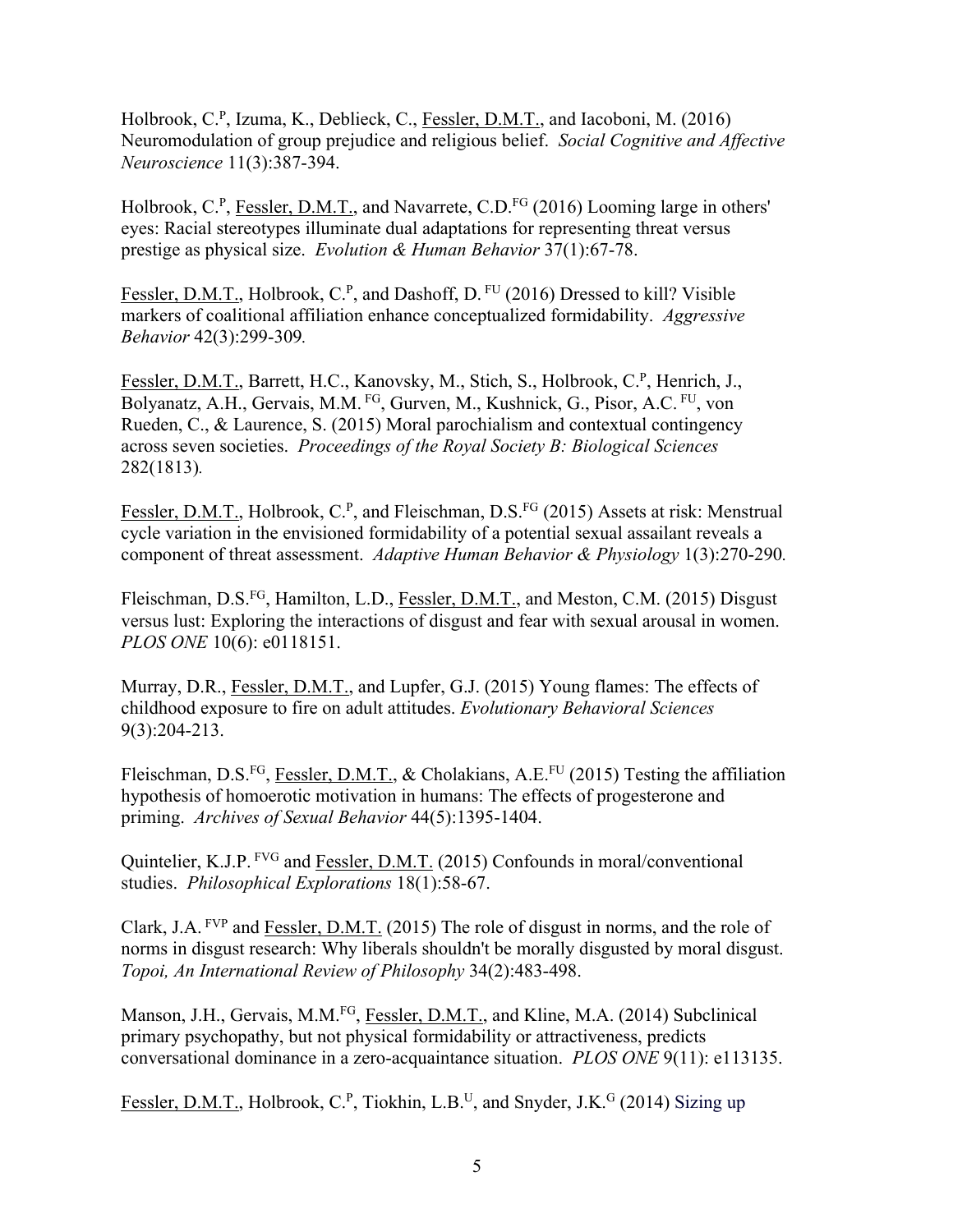Helen: Nonviolent physical risk-taking enhances the envisioned bodily formidability of women. *Journal of Evolutionary Psychology* 12(2):67-80*.*

Fessler, D.M.T. and Holbrook, C.<sup>P</sup> (2014) Marching into battle: Synchronized walking diminishes the conceptualized formidability of an antagonist in men. *Biology Letters*  10(8): 20140592.

Clark, J.A. FVP and Fessler, D.M.T. (2014) Recontextualizing the behavioral immune system within psychoneuroimmunology. *Evolutionary Behavioral Sciences* 8(4):235- 243.

Fessler, D.M.T., Pisor, A.C.FU, and Navarrete, C.D.FG (2014) Negatively-biased credulity and the cultural evolution of beliefs. *PLOS ONE* 9(4):e95167*.*

Snyder, J.K.<sup>G</sup> and Fessler, D.M.T. (2014) Narcotics Anonymous: Anonymity, admiration, and prestige in an egalitarian community. *Ethos* 42(4):440-459.

Fessler, D.M.T., Holbrook, C.<sup>P</sup>, Pollack, J.S., and Hahn-Holbrook, J. (2014) Stranger danger: Parenthood increases the envisioned bodily formidability of menacing men. *Evolution & Human Behavior* 35(2):109-117.

Holbrook, C.<sup>P</sup>, Galperin, A., Fessler, D.M.T., Johnson, K.L., Bryant, G.A., & Haselton, M.G. (2014) If looks could kill: Anger judgments are intensified by affordances for doing harm. *Emotion* 14(3):455-461.

Fessler, D.M.T., Holbrook, C.<sup>P</sup>, and Gervais, M.M.<sup>G</sup> (2014) Men's physical strength moderates conceptualizations of prospective foes in two disparate societies. *Human Nature* 25(3):393-409.

Holbrook, C.P, Piazza, J. and Fessler, D.M.T. (2014) Further challenges to the 'authentic' / 'hubristic' model of pride: Conceptual clarifications and new evidence. *Emotion* 14(1):38-42.

Fessler, D.M.T., Tiokhin, L.B.<sup>U</sup>, Holbrook, C.<sup>P</sup>, Gervais, M.M.<sup>G</sup>, and Snyder, J.K.<sup>G</sup> (2014) Foundations of the Crazy Bastard Hypothesis: Nonviolent physical risk-taking enhances conceptualized formidability. *Evolution & Human Behavior* 35(1):26-33.

White, C. and Fessler, D.M.T. (2013) Evolutionizing grief: Viewing photographs of the deceased predicts the misattribution of ambiguous stimuli by the bereaved. *Evolutionary Psychology* 11(5):1084-1100.

Quintelier. K.J.P. <sup>FVG</sup>, Fessler, D.M.T., and De Smet, D. (2013) The moral universalismrelativism debate. *Klesis Revue Philosophique* 27:211-262.

Fessler, D.M.T. and Holbrook,  $C<sup>P</sup>$  (2013) Bound to lose: Physical incapacitation increases the conceptualized size of an antagonist in men. *PLOS ONE* 8(8):e71306.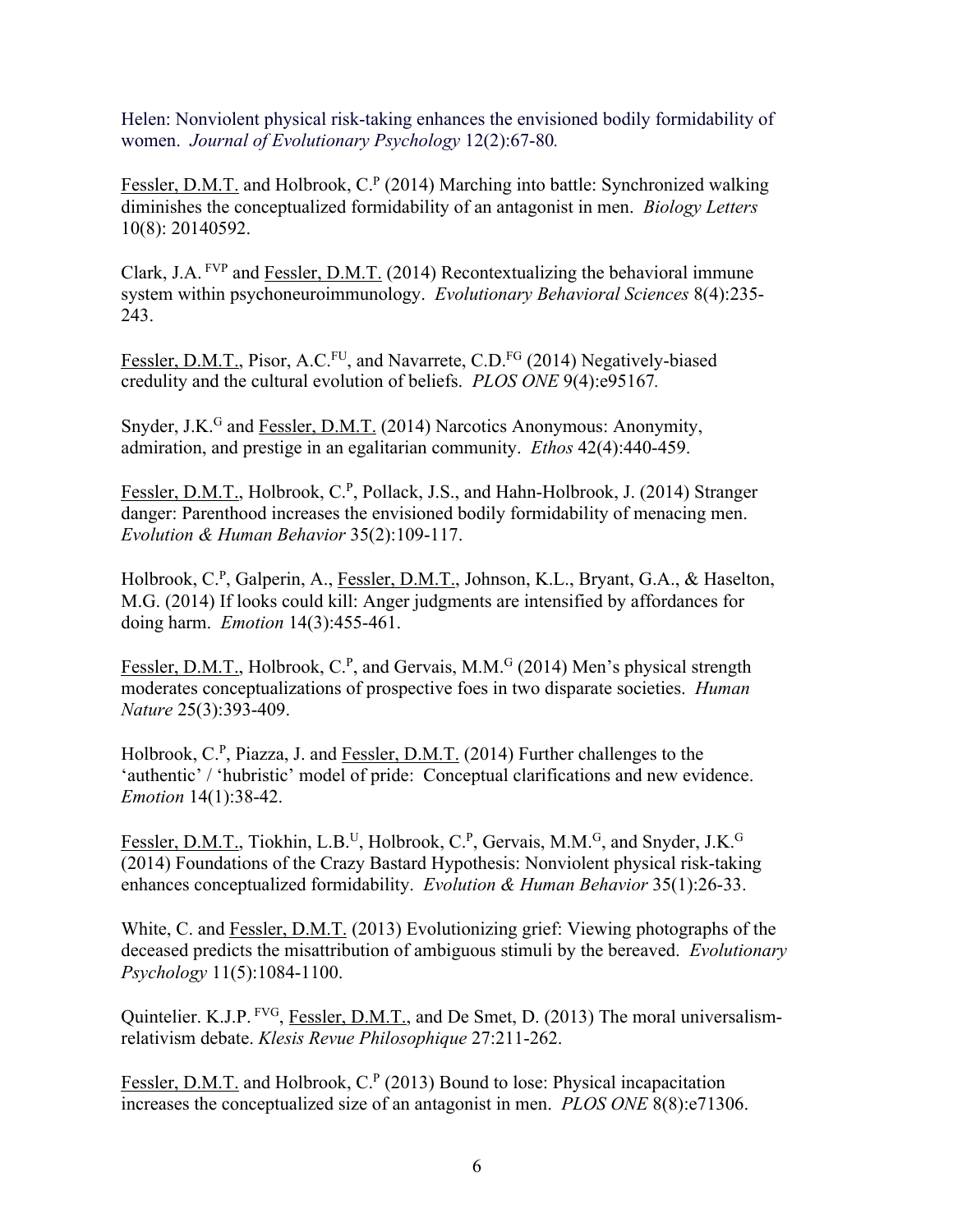Galperin, A., Fessler, D.M.T., Johnson, K.L., & Haselton, M.G. (2013) Seeing storms behind the clouds: Biases in the attribution of anger. *Evolution & Human Behavior* 34(5):358-365.

Snyder, J.K.<sup>G</sup> and Fessler, D.M.T. (2013) Fear does not correspond to higher costs of rape among married women. *Journal of Evolutionary Psychology* 11(2):49-64.

Amir, D.<sup>U</sup> and Fessler, D.M.T. (2013) Boots for Achilles: Progesterone's reduction of cholesterol is a second-order adaptation. *Quarterly Review of Biology* 88(2):97-116.

Holbrook, C.P, Piazza, J. and Fessler, D.M.T. (2014) Conceptual and empirical challenges to the 'authentic' versus 'hubristic' model of pride. *Emotion* 14(1):17-32.

Fessler, D.M.T. and Holbrook, C.<sup>P</sup> (2013) Friends shrink foes: The presence of comrades decreases the envisioned physical formidability of an opponent. *Psychological Science* 24(5):797-802*.*

Snyder, J.K.G and Fessler, D.M.T. (2013) Reexamining individual differences in women's rape avoidance behaviors. *Archives of Sexual Behavior* 42(4):543-551.

Holbrook,  $C^P$  and Fessler, D.M.T. (2013) Sizing up the threat: The envisioned physical formidability of terrorists tracks their leaders' failures and successes. *Cognition* 127(1):46-56.

Quintelier, K.FVG, Fessler, D.M.T., and De Smet, D. (2012) The case of the drunken sailor: On the generalizable wrongness of harmful transgressions. *Thinking & Reasoning* 18(2):183-195.

Fessler, D.M.T., Holbrook, C.<sup>P</sup>, and Snyder, J.K.<sup>G</sup> (2012) Weapons make the man (larger): Formidability is represented as size and strength in humans. *PLOS ONE* 7(4):e32751.

Fessler, D.M.T., Stieger, S., Asaridou, S.S., Bahia, U., Cravalho, M., de Barros, P., Delgado, T.U, Fisher, M.L., Frederick, D., Giraldo Perez, P.U, Pisor, A.U, Goetz, C.U, Haley, K.<sup>G</sup>, Jackson, J., Kushnick, G., Lew, K.<sup>U</sup>, Pain, B., Peixinho Florindo, P., Sinaga, E., Sinaga, L., Smolich, L., Mei Sun, D., and Voracek, M. (2012) Testing a postulated case of intersexual selection in humans: The role of foot size in judgments of physical attractiveness and age. *Evolution & Human Behavior* 33(2): 147-164*.* 

Quintelier, K.FVG and Fessler, D.M.T. (2012) Varying versions of moral relativism: The philosophy and psychology of normative relativism. *Biology and Philosophy* 27(1): 95- 113.

Gneezy, A. and Fessler, D.M.T. (2012) Conflict, sticks, and carrots: War increases prosocial punishments and rewards. *Proceedings of the Royal Society B: Biological*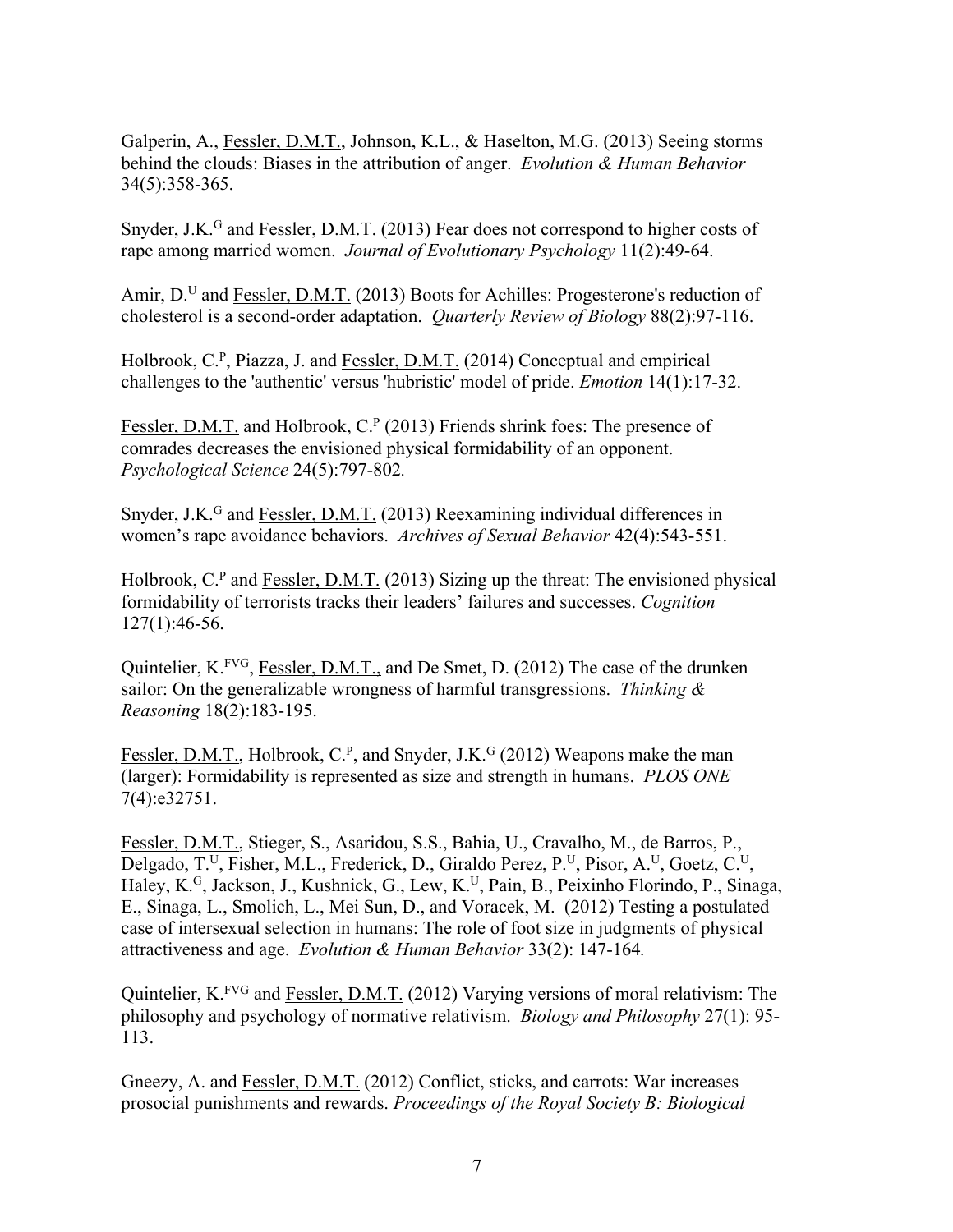*Sciences*, 279(1727):219-223.

Fleischman, D.S.<sup>G</sup> and Fessler, D.M.T. (2011) Progesterone's effects on the psychology of disease avoidance: Support for the Compensatory Behavioral Prophylaxis Hypothesis. *Hormones and Behavior* 59(2):271-275.

Lieberman, D., Fessler, D.M.T., and Smith, A. (2011) The relationship between familial resemblance and sexual attraction: An update on Westermarck, Freud, and the incest taboo. *Personality and Social Psychology Bulletin* 37(9):1229 –1232.

Kushnick, G. and Fessler, D.M.T. (2011) Karo Batak cousin marriage, cosocialization, and the Westermarck Hypothesis. *Current Anthropology* 52(3):443-448*.*

Snyder, J.K.<sup>G</sup>, Fessler, D.M.T., Tiokhin, L.<sup>U</sup>, Frederick, D.A., Lee, S.W., and Navarrete, C.D.FG (2011) Trade-offs in a dangerous world: Women's fear of crime predicts preferences for aggressive and formidable mates. *Evolution and Human Behavior* 32(2):127-137*.*

Schnall, S., Roper, J., and Fessler, D.M.T. (2010) Elevation leads to altruistic behavior, above and beyond general positive affect. *Psychological Science* 21(3):315–320*.*

Fessler, D.M.T. (2009) Return of the lost letter: Experimental framing does not enhance altruism in an everyday context. *Journal of Economic Behavior & Organization* 71(2):575-578.

Navarrete, C.D.<sup>FG</sup>, Fessler, D.M.T., Fleischman, D.S.<sup>G</sup>, and Geyer, J. (2009) Race bias tracks conception risk across the menstrual cycle. *Psychological Science* 20(6):661-665.

Fessler, D.M.T. (2007) Neglected natural experiments germane to the Westermarck Hypothesis: The Karo Batak and the Oneida Community. *Human Nature* 18(4):355-364.

Fleischman, D.S.<sup>G</sup> and Fessler, D.M.T. (2007) Differences in dietary intake as a function of sexual activity and hormonal contraception. *Evolutionary Psychology* 5(3):642-652.

Voracek, M., Fisher, M.L, Rupp, B., Lucas, D., and Fessler, D.M.T. (2007) Sex differences in relative foot length and the perceived attractiveness of female feet: The relationships between anthropometry, physique, and preference ratings. *Perceptual and Motor Skills* 104:1123-1138.

Kelly, D., Stich, S.P., Haley, K.J.<sup>G</sup>, Eng, S.J.<sup>U</sup>, and Fessler, D.M.T. (2007) Harm, affect and the moral / conventional distinction. *Mind & Language* 22(2):117–131.

Navarrete, C.D.<sup>G</sup>, Fessler, D.M.T., & Eng, S.J.<sup>U</sup> (2007) Elevated ethnocentrism in the first trimester of pregnancy. *Evolution and Human Behavior* 28(1):60-65.

Fessler, D.M.T. (2006) A burning desire: Steps toward an evolutionary psychology of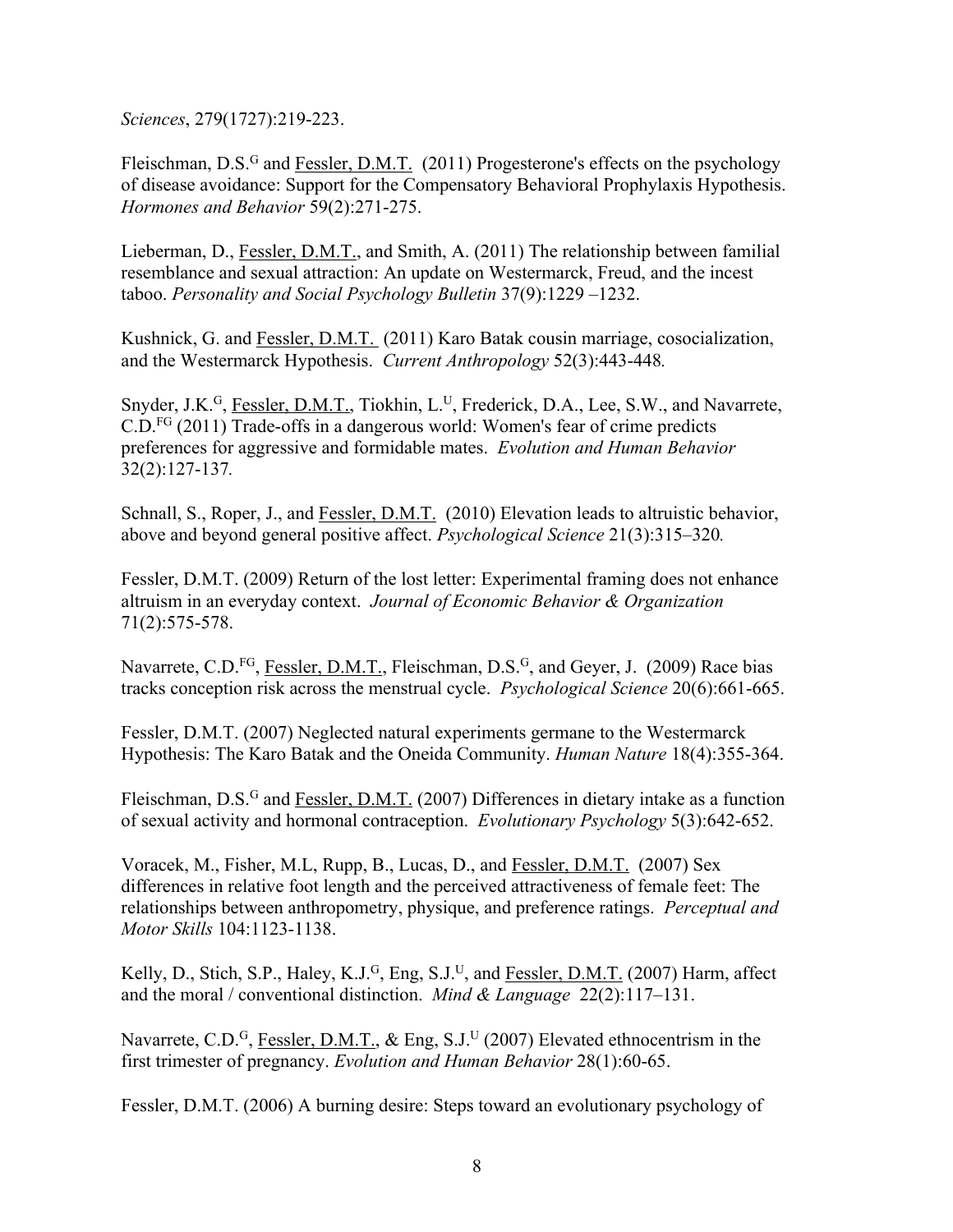fire learning. *Journal of Cognition and Culture* 6(3-4):429-451

Navarrete, C.D.<sup>G</sup> and Fessler, D.M.T. (2006) Disease avoidance and ethnocentrism: The effects of disease vulnerability and disgust sensitivity on intergroup attitudes. *Evolution and Human Behavior* 27(4):270-282*.*

Fessler, D.M.T. and Haley, K.J.<sup>G</sup> (2006) Guarding the perimeter: The outside-inside dichotomy in disgust and bodily experience. *Cognition and Emotion* 20(1):3-19.

Fessler, D.M.T. (2005) Never eat alone: The meaning of food sharing in a Sumatran fishing village. *People and Culture in Oceania* 20:51-67.

Navarrete, C.D.<sup>G</sup> and Fessler, D.M.T. (2005) Normative bias and adaptive challenges: A relational approach to coalitional psychology and a critique of Terror Management Theory. *Evolutionary Psychology* 3:297-325.

Fessler, D.M.T. and Navarrete, C.D.<sup>G</sup> (2005) The effect of age on death disgust: Challenges to Terror Management perspectives. *Evolutionary Psychology* 3:279-296.

Fessler, D.M.T., Eng, S.J.<sup>U</sup>, and Navarrete, C.D.<sup>G</sup> (2005) Elevated disgust sensitivity in the first trimester of pregnancy: Evidence supporting the compensatory prophylaxis hypothesis. *Evolution and Human Behavior* 26(4):344-351*.*

Fessler, D.M.T., Nettle, D., Afshar, Y., de Andrade Pinheiro, I., Bolyanatz, A., Borgerhoff Mulder, M., Cravalho, M., Delgado, T.<sup>U</sup>, Gruzd, B., Oliveira Correia, M., Khaltourina, D., Korotayev, A., Marrow, J., Santiago de Souza, L., and Zbarauskaite, A. (2005) A cross-cultural investigation of the role of foot size in physical attractiveness. *Archives of Sexual Behavior* 34(3):267-276*.*

Haley, K.J.<sup>G</sup> and Fessler, D.M.T. (2005) Nobody's watching? Subtle cues affect generosity in an anonymous economic game. *Evolution and Human Behavior* 26(3):245- 256*.*

Fessler, D.M.T., Navarrete, C.D.<sup>G</sup>, Hopkins, W., and Izard, M.K. (2005) Examining the terminal investment hypothesis in humans and chimpanzees: Associations between maternal age, parity, and birth weight. *American Journal of Physical Anthropology* 127(1):95-104*.*

Fessler, D.M.T., Haley, K.J.<sup>G</sup>, and Lal, R.D.<sup>U</sup> (2005) Sexual dimorphism in foot length proportionate to stature. *Annals of Human Biology* 32(1):44-59.

Frederick, D.A., Fessler, D.M.T., and Haselton, M.G. (2005) Do representations of male muscularity differ in men's and women's magazines? *Body Image* 2(1)81-86*.*

Fessler, D.M.T. and Arguello,  $A.P.<sup>U</sup>$  (2004) The relationship between susceptibility to nausea and vomiting and the possession of conditioned food aversions. *Appetite*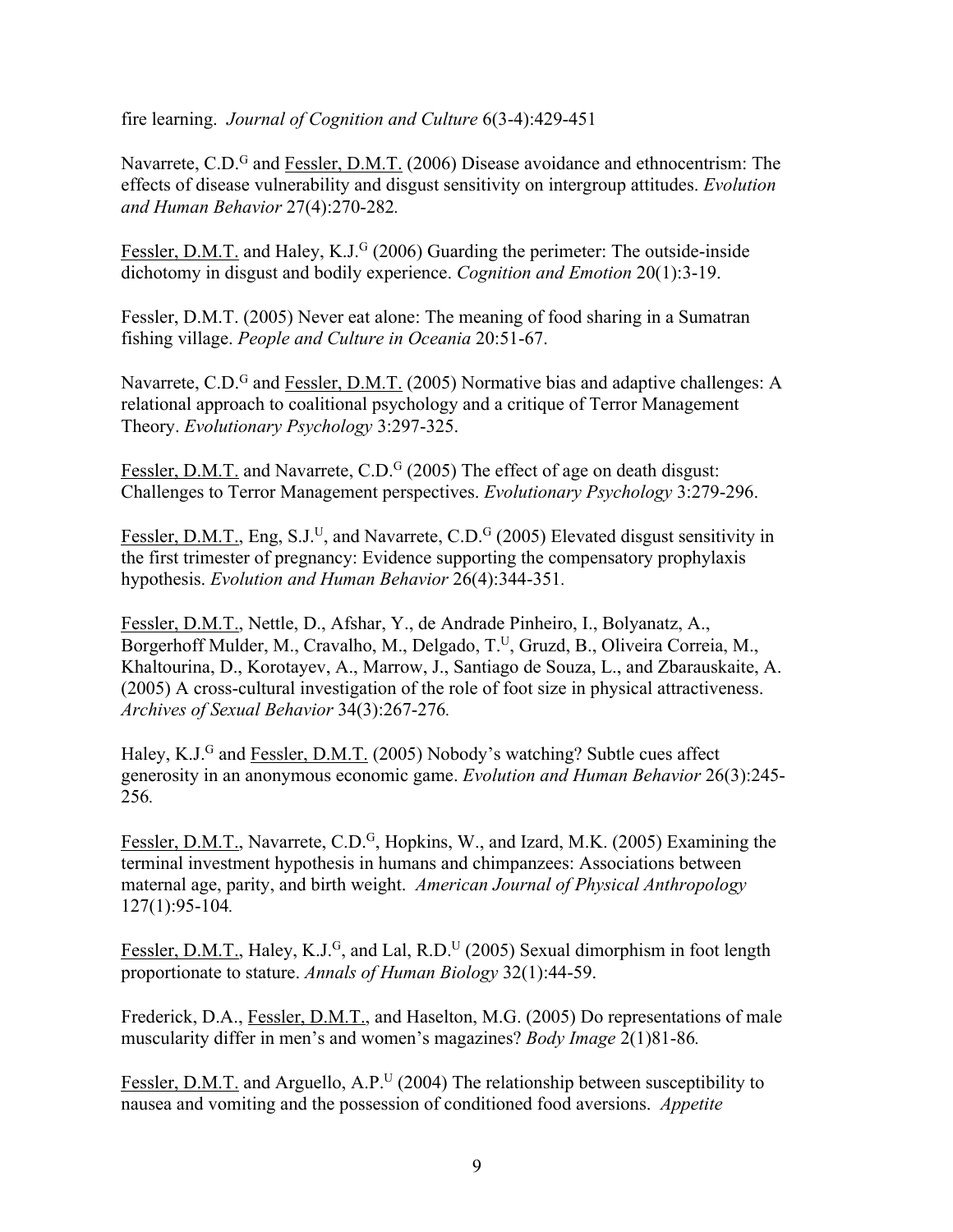43(3):331-334.

Fessler, D.M.T. and Abrams, E.T. (2004) Infant mouthing behavior: The immunocalibration hypothesis. *Medical Hypotheses* 63(6):925-932.

Navarrete, C.D.<sup>G</sup>, Kurzban, R., Fessler, D.M.T., and Kirkpatrick, L.A. (2004) Anxiety and intergroup bias: Terror management or coalitional psychology? *Group Processes and Intergroup Relations* 7(4):370-397.

Fessler, D.M.T. and Navarrete, C.D.<sup>G</sup> (2004) Third-party attitudes toward sibling incest: Evidence for Westermarck's Hypotheses. *Evolution & Human Behavior* 25(5):277-294.

Fessler, D.M.T. (2004) Shame in two cultures: Implications for evolutionary approaches. *Journal of Cognition and Culture* 4(2):207-262*.*

Fessler, D.M.T., Pillsworth, E.G.<sup>G</sup>, and Flamson, T.J.<sup>G</sup> (2004) Angry men and disgusted women: An evolutionary approach to the influence of emotions on risk taking. *Organizational Behavior and Human Decision Processes* 95(1):107-123*.*

Fessler, D.M.T. (2003) Rape is not less frequent during the ovulatory phase of the menstrual cycle. *Sexualities, Evolution & Gender* 5(3):127-147.

Fessler, D.M.T. and Navarrete, C.D.<sup>G</sup> (2003) Domain-specific variation in disgust sensitivity across the menstrual cycle. *Evolution & Human Behavior* 24(6):406–417.

Fessler, D.M.T. (2003) The implications of starvation-induced psychological changes for the ethical treatment of hunger strikers. *Journal of Medical Ethics* 29:243-247.

Fessler, D.M.T. (2003) An evolutionary explanation of the plasticity of salt preferences: Prophylaxis against sudden dehydration. *Medical Hypotheses* 61(3):412-415*.*

Fessler, D.M.T., Arguello, A.P.<sup>U</sup>, Mekdara, J.M.<sup>U</sup>, and Macias, R. (2003) Disgust sensitivity and meat consumption: A test of an emotivist account of moral vegetarianism. *Appetite* 41(1):31-41*.*

Fessler, D.M.T. and Navarrete, C.D.<sup>G</sup> (2003) Meat is good to taboo: Dietary proscriptions as a product of the interaction of psychological mechanisms and social processes. *Journal of Cognition and Culture* 3(1):1-40.

Fessler, D.M.T. (2003) No time to eat: An adaptationist account of periovulatory behavioral changes. *Quarterly Review of Biology* 78(1):3-21.

Fessler, D.M.T. (2002) Starvation, serotonin, and symbolism: A psychobiocultural perspective on stigmata. *Mind & Society* 6(3):81-96.

Fessler, D.M.T. (2002) Dimorphic foraging behaviors and the evolution of hominid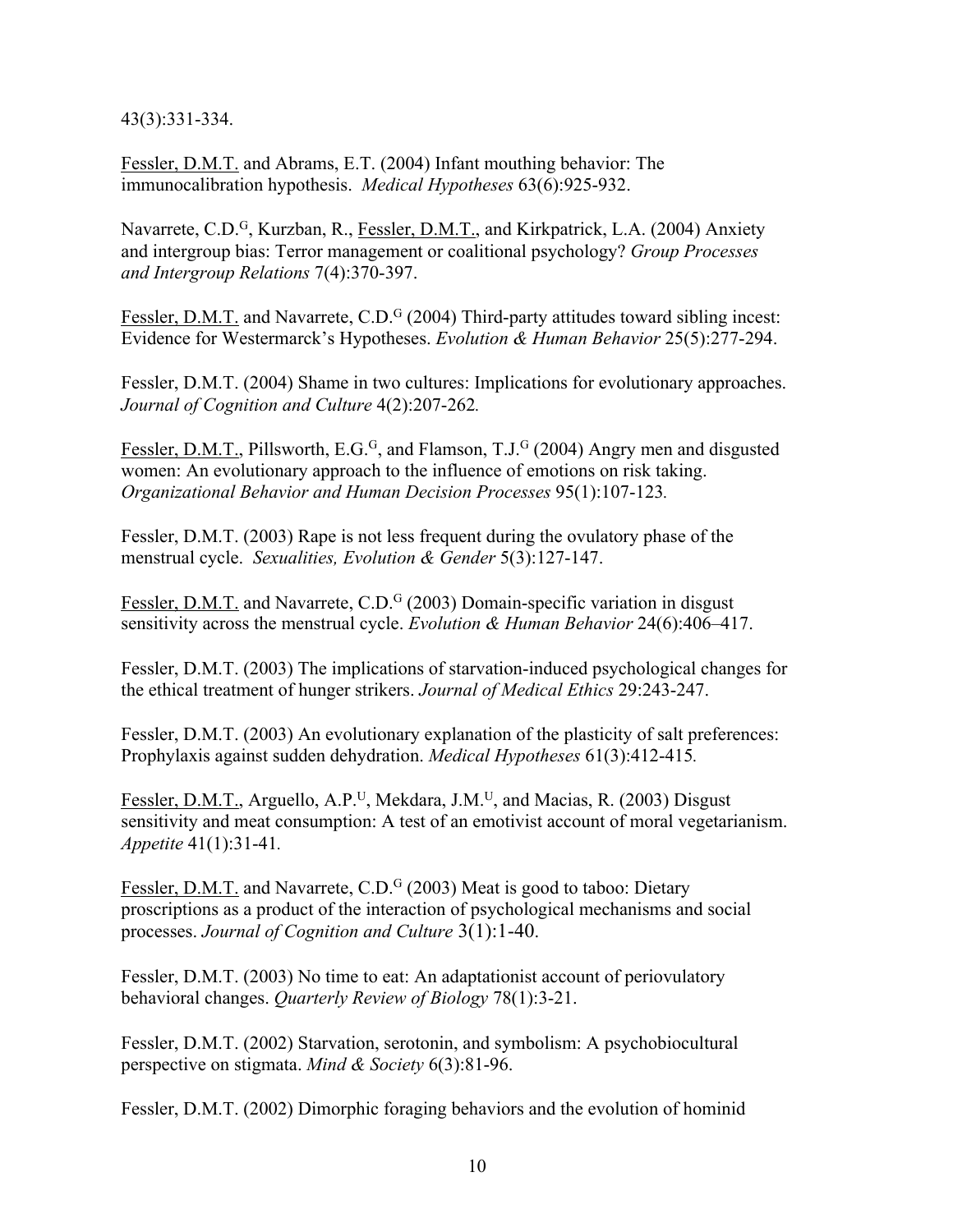hunting. *Rivista di Biologia/Biology Forum* 95(3):429-454.

Fessler, D.M.T. (2002) Windfall and socially distributed willpower: The psychocultural dynamics of rotating savings and credit associations in a Bengkulu village *Ethos*  30(1/2):25-48.

Fessler, D.M.T. (2002) Pseudoparadoxical impulsivity in restrictive anorexia nervosa: A consequence of the logic of scarcity. *International Journal of Eating Disorders* 31(4):376-388.

Fessler, D.M.T. (2002) Reproductive immunosuppression and diet: An evolutionary perspective on pregnancy sickness and meat consumption. *Current Anthropology* 43(1):19-39;48-61.

Fessler, D.M.T. (2001) Luteal phase immunosuppression and meat eating. *Rivista di Biologia / Biology Forum* 94(3):403-426.

### *Book Chapters*

Fessler, D.M.T. (2019) Believing Chicken Little: Evolutionary perspectives on credulity and danger. In *DRUMS: Distortions, Rumours, Untruths, Misinformation & Smears*, N. Vasu, B. Ang, and S. Jayakumar, Eds., pp. 17-36. Singapore: World Scientific Publishing.

Fessler, D.M.T., Clark, J.C. <sup>FVP</sup>, & Clint, E.K.<sup>G</sup> (2015) Evolutionary psychology and evolutionary anthropology. In *The Handbook of Evolutionary Psychology,* 2nd edition, Vol 2, D. M. Buss, ed., pp.1029-1046. Hoboken, NJ: Wiley.

Holbrook,  $C_{\rm A}^{\rm P}$  and Fessler, D.M.T. (2015) The same, only different: Threat management systems as homologues in the tree of life. In *Handbook of Personal Security*, P. J. Carroll, R. M. Arkin, and A. L. Wichman, eds., pp. 95-109. New York: Psychology Press.

Quintelier, K.J.P.FVG, De Smet, D., & Fessler, D.M.T. (2014) Agent versus appraiser relativism: An exploratory study. In *Advances in Experimental Moral Psychology: Affect, Character, and Commitments*, J. C. Wright and H. Sarkissian, eds., pp. 209-230. New York: Continuum Press.

Fessler, D.M.T. and Quintelier, K.<sup>VG</sup> (2013) Suicide bombings, weddings, and prison tattoos: An evolutionary perspective on subjective commitment and objective commitment. In *Cooperation and its Evolution,* K. Sterelny, R. Joyce, B. Calcott, and B. Fraser, eds., pp. 459-483. MIT Press.

Fessler, D.M.T. and Machery, E. (2012) Culture and cognition. In *The Oxford Handbook of Philosophy of Cognitive Science*, E. Margolis, R. Samuels, and S. Stich, eds., pp. 503–527. New York: Oxford University Press. (Reprinted in *Arguing About Human Nature,* E. Machery and S. Downes, eds., pp. 245-260. 2013. Routledge: New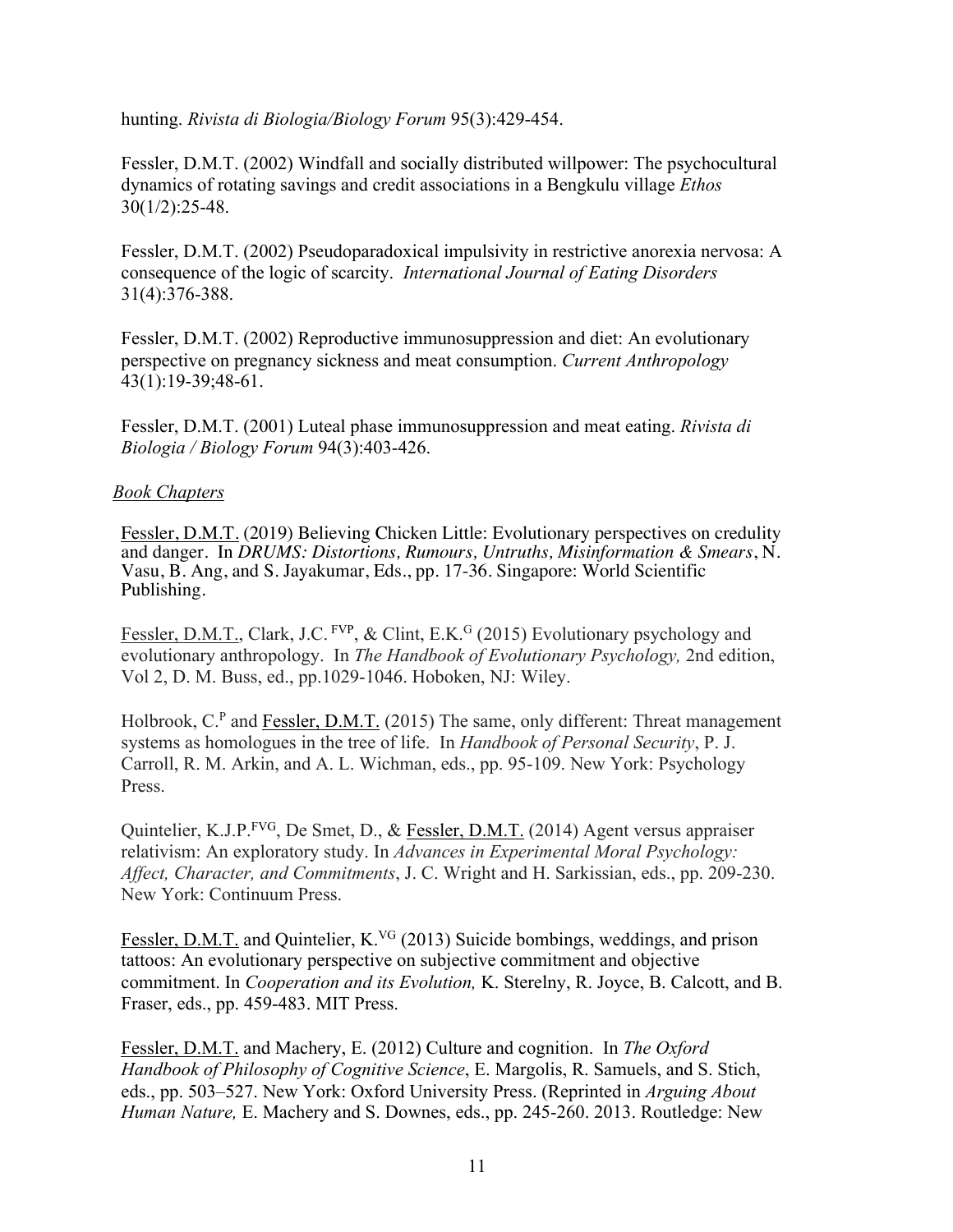York).

Fessler, D.M.T. (2011) Twelve lessons (most of which I learned the hard way) for evolutionary psychologists. In *Thus Spake Evolutionary Psychologists,* X.T. Wang and Y.-J. Su, eds., pp. 281-293. Beijing: Peking University Press.

Fessler, D.M.T. (2010) Madmen: An evolutionary perspective on anger and men's violent responses to transgression. In *Handbook of anger: Constituent and concomitant biological, psychological, and social processes*, M. Potegal, G. Stemmler, and C.D. Spielberger, eds., pp. 361-381. Springer.

Fessler, D.M.T., and Gervais, M.<sup>G</sup> (2010) From whence the captains of our lives: Ultimate and phylogenetic perspectives on emotions in humans and other primates. In *Mind the Gap: The Origins of Human Universals,* P. Kappeler & J.B. Silk, eds., pp. 261- 280. Springer.

Fessler, D.M.T. (2007) From appeasement to conformity: Evolutionary and cultural perspectives on shame, competition, and cooperation. In *The Self-Conscious Emotions: Theory and Research*, J.L. Tracy, R.W. Robins, & J.P. Tangney, eds., pp. 174-193. Guilford Press.

Fessler, D.M.T. (2006) Steps toward an evolutionary psychology of a culture-dependent species. In *The Innate Mind: Culture and Cognition Vol. II*, P. Carruthers, S. Laurence & S. Stich, eds., pp. 91-117. Oxford University Press.

Fessler, D.M.T. (2006) Violent response to transgression as an example of the intersection of evolved psychology and culture. In *Missing the Revolution: Darwinism for Social Scientists,* J. Barkow, ed., pp. 101-117. Oxford University Press.

Fessler, D.M.T. and Haley, K.J.<sup>G</sup> (2003) The strategy of affect: Emotions in human cooperation. In *The Genetic and Cultural Evolution of Cooperation,* P. Hammerstein, ed., pp. 7-36. Dahlem Workshop Report. Cambridge, MA: MIT Press.

McElreath, R., Clutton-Brock, T.H., Fehr, E., Fessler, D.M.T., Hagen, E.H., Hammerstein, P., Kosfeld, M., Milinski, M., Silk, J.B., Tooby, J., and Wilson, M.I. (2003) The role of cognition and emotion in cooperation. In *The Genetic and Cultural Evolution of Cooperation,* P. Hammerstein, ed., pp. 125-152. Dahlem Workshop Report. Cambridge, MA: MIT Press.

Algaze, G. and Fessler, D.M.T. (2001) A reconsideration of the origins of human settlement and social differentiation. In *Studies in the Archeology of Israel and Neighboring Lands in Memory of Douglas L. Esse,* Sam Wolff, ed., pp. 9-28. Studies in Ancient Oriental Civilization Series No. 59. Chicago: Oriental Institute/University of Chicago Press.

Fessler, D.M.T. (2001) Emotions and cost/benefit assessment: The role of shame and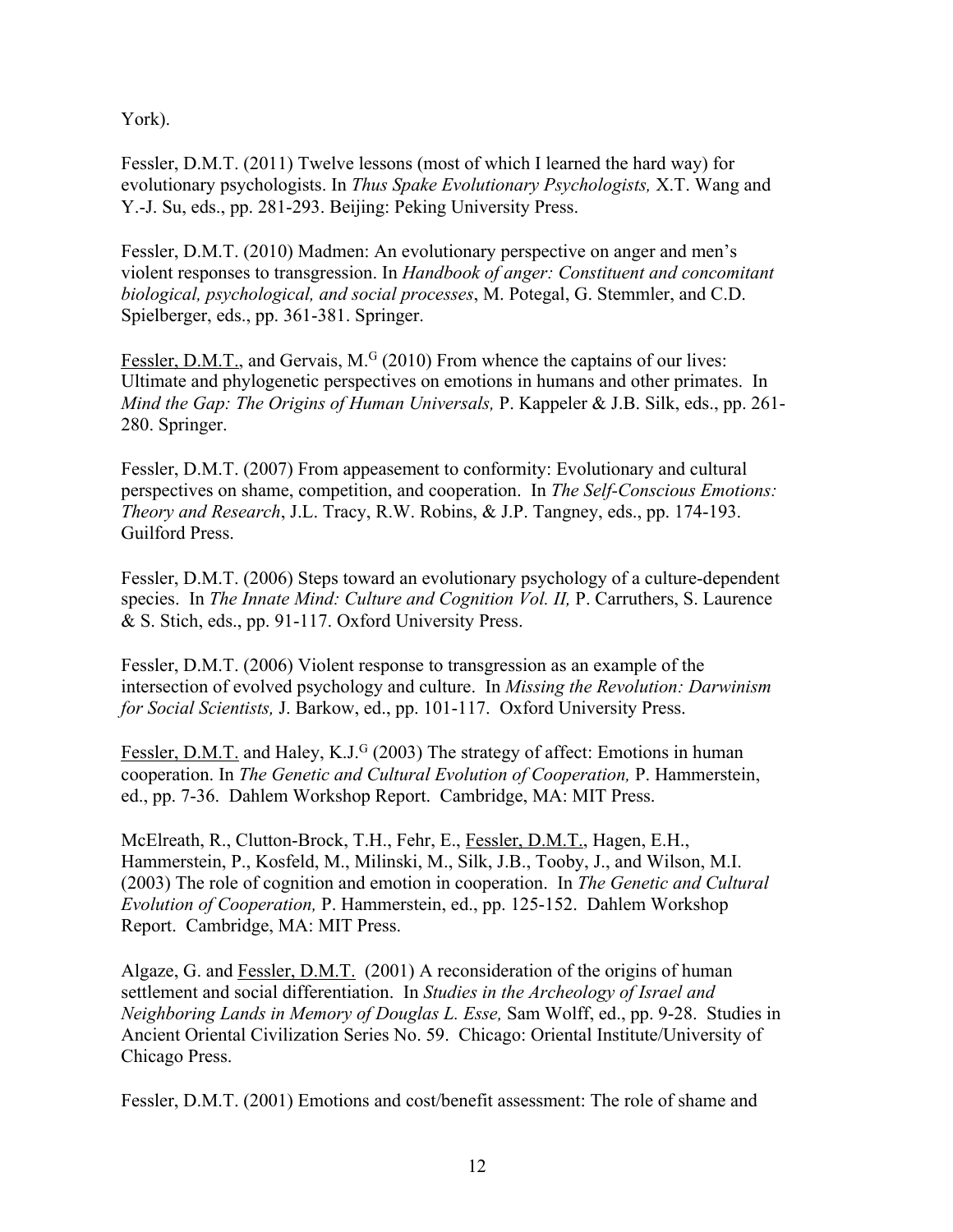self-esteem in risk taking. In *Bounded Rationality: The Adaptive Toolbox,* R. Selten & G. Gigerenzer, eds. pp.191-214. Cambridge, MA: MIT University Press.

Mellers, B. Erev, I., Fessler, D.M.T., Hemelrijk, C.K., Hertwig, R., Laland, K.N. Scherer, K.R., Seeley, T.D., Selten, R., and Tetlock, P.E. (2001) Effects of emotions and social processes on bounded rationality. In *Bounded Rationality: The Adaptive Toolbox,*  R. Selten & G. Gigerenzer, eds. 263-79. Cambridge, MA: MIT University Press.

Fessler, D.M.T. (1999) Toward an understanding of the universality of second order emotions. In *Beyond Nature or Nurture: Biocultural Approaches to the Emotions,* A. Hinton, ed. pp.75-116. New York: Cambridge University Press.

## *Other Publications*

Fleischman, D.S.FG and Fessler, D.M.T. (2018) Response to "Hormonal correlates of pathogen disgust: Testing the compensatory prophylaxis hypothesis". *Evolution & Human Behavior* 39(4):468-469.

Fessler, D.M.T., and Holbrook, C.<sup>P</sup> (2013) Baumard et al.'s moral markets lack market dynamics (commentary on Baumard, André, and Sperber's "A mutualistic approach to morality"). *Behavioral and Brain Sciences* 36(1):89-90.

Holbrook,  $C^P$ , Fessler, D.M.T., and Gervais, M.M.<sup>G</sup> (2012) Revenge without redundancy: Functional outcomes do not require discrete adaptations for vengeance or forgiveness (commentary on McCullough, Kurzban, & Tabak's "Cognitive systems for revenge and forgiveness"). *Behavioral and Brain Sciences* 36(1):22-23*.*

Kushnick, G. and Fessler, D.M.T. (2012) Misconstruals miss the mark: A Reply to El Guindi & Read. *Current Anthropology* 53(1):136-137.

Pisor, A.C.<sup>FU</sup> and Fessler, D.M.T. (2012) Importing preferences and the pitfall of overgeneralization (commentary on Guala's "Reciprocity: Weak or strong?"). *Behavioral and Brain Sciences* 35(1):34-35.

Quintelier, K.<sup>VG</sup> and Fessler, D.M.T. (2011) Naturalizing the normative and the bridges between "is" and "ought" (Commentary on Elqayam & Evans' "Subtracting 'ought' from 'is'"). *Behavioral and Brain Sciences* 34(5):266.

Fessler, D.M.T. (2010) Cultural congruence between investigators and participants masks the unknown unknowns: Shame research as an example (commentary on Henrich et al.'s "Weirdest people"). *Behavioral & Brain Sciences* 33(2/3):32*.*

Fleischman, D.S.<sup>FG</sup>, Navarrete, C.D., and Fessler, D.M.T (2010) Oral contraceptives suppress ovarian hormone production (correspondence). *Psychological Science*  21(5):750 –752*.*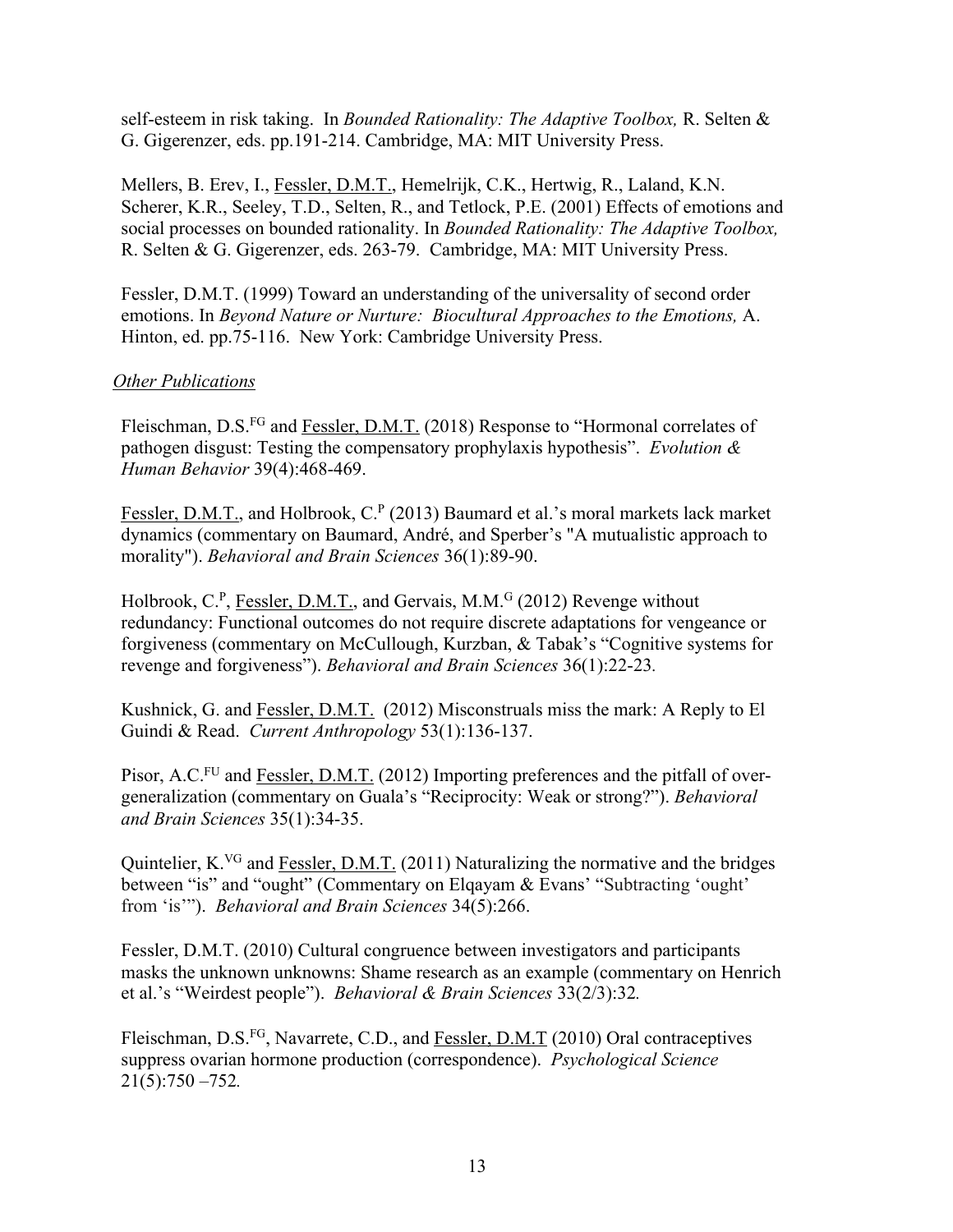Stich, S. Fessler, D.M.T., and Kelly, D. (2010) On the morality of harm: A response to Sousa, Holbrook and Piazza. *Cognition* 113(1): 93–97*.*

Fessler, D.M.T. and Moya, C.M. (2009) Crying (evolutionary perspectives). In *The Oxford Companion to the Affective Sciences,* Klaus Scherer and David Sander, eds., pp.105-106. New York: Oxford University Press.

Fessler, D.M.T. (2007) Contextual features of problem-solving and social learning give rise to spurious associations, the raw materials for the evolution of rituals. *Behavioral and Brain Sciences* 29(6):617-618

Fessler, D.M.T. (2003) The Neolithic Revolution did not increase the adaptive value of pregnancy sickness [reply to Holland & O'Brian's "On Morning Sickness"]. *Current Anthropology* 44(5):709-711*.*

Fessler, D.M.T. (2003) Book review of Harriet Whitehead's Food Rules: Hunting, Sharing, and Tabooing Game in Papua New Guinea. *Journal of Ritual Studies* 17(2):105-111*.*

Fessler, D.M.T. (2002) Are mothers battling embryos or pathogens? [correspondence] *Trends in Ecology and Evolution* 17(8):360.

Fessler, D.M.T. (2002) Emotions and self-knowledge. *Oxford Encyclopedia of Evolution,* M. Pagel, ed. Vol. 1, pp. 296-299. New York: Oxford University Press.

Fessler, D.M.T. (1997) Commentary on Levine & Silk's "Why Polyandry Fails". *Current Anthropology* 38(3): 391-392*.*

Fessler, D.M.T. (1997) Arbitrary values [correspondence]. *Anthropology Newsletter* 38(2):2.

Fessler, D.M.T. (1996) Anthropology in Wonderland, or, the virtues of shifting levels and frames [invited essay]. *Anthropology Newsletter* 37(8):44-42.

Fessler, D.M.T. (1996) The next frontier: Anthropology and evolutionary psychology [invited essay]. *Anthropology Newsletter* 37(9):7.

# *Dissertation & Thesis*

- 1995 . . . . . . A Small Field with a Lot of Hornets: An Exploration of Shame, Motivation, and Social Control. Doctoral Dissertation, Dept. of Anthropology, UCSD.
- 1988 . . . . . . A Consideration of the Status of Psychoanalytic Anthropology as a Scientific Endeavor. Master's Thesis, Dept. of Anthropology, UCSD.

*Grants, Honors & Awards*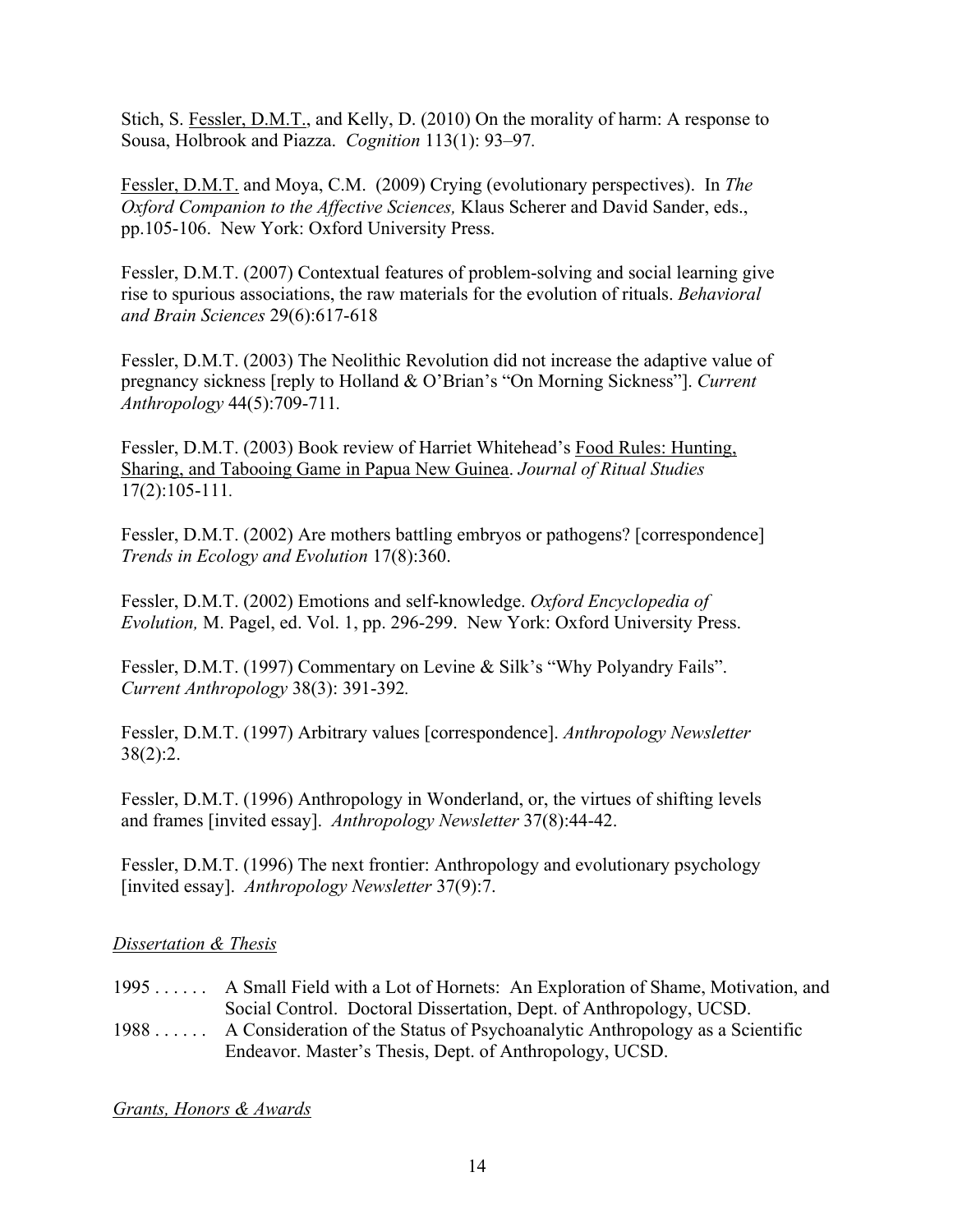|                      | $2021$ COR Faculty Grant, UCLA [\$2,500]                                          |
|----------------------|-----------------------------------------------------------------------------------|
|                      | 2020-Present UCLA Bedari Kindness Institute Endowed Chair                         |
| $2019 \ldots$        | Centers of Excellence in Primary Care Education (Carole Warde, M.D.,              |
|                      | Director), Veterans Health Administration Office of Academic Affiliations         |
|                      | [sub-grant: $$30,576$ ]                                                           |
| $2018\ldots$         | UCLA Gold Shield Faculty Prize, An Award for Academic Excellence (awarded         |
|                      | each year to one individual holding the rank of Full Professor at UCLA)           |
|                      | [\$30,000].                                                                       |
| $2015\ldots$         | Air Force Office of Scientific Research #FA9550-15-1-0137 [\$1,460,329]           |
| $2012\ldots$         | Air Force Office of Scientific Research #FA9550-10-1-0511 [\$209,335]             |
| $2012\ldots$         | UCLA Transdisciplinary Seed Grant [\$25,000]                                      |
| $2012\ldots$         | Center for Culture, Brain, & Development Grant [\$6,000]                          |
| $2011 \ldots$        | Air Force Office of Scientific Research #FA9550-10-1-0511 [\$221,871]             |
| $2010\ldots\ldots$   | Air Force Office of Scientific Research #FA9550-10-1-0511 [\$227,117]             |
| $2010\ldots\ldots$   | Center for Culture, Brain, & Development Grant [\$6,000]                          |
| $2009 \ldots$        | COR Faculty Grant, UCLA [\$4,400]                                                 |
| $2007\ldots$         | COR Faculty Grant, UCLA [\$10,000]                                                |
| $2006\ldots\ldots$   | MacArthur Foundation Preferences Network Grant [\$20,160]                         |
| $2006\ldots\ldots$   | COR Faculty Grant, UCLA [\$3,000]                                                 |
| $2004 \ldots$        | COR Faculty Grant, UCLA [\$2,000]                                                 |
| $2004 \ldots$        | MacArthur Foundation Preferences Network Grant [\$14,200]                         |
| $2003\ldots\ldots$   | MacArthur Foundation Preferences Network Grant [\$15,693]                         |
| $2003\ldots\ldots$   | COR Faculty Grant, UCLA [\$2,500]                                                 |
| $2002\ldots\ldots$   | COR Faculty Grant, UCLA [\$4,625]                                                 |
| $2002\ldots\ldots$   | Faculty Career Development Award, UCLA                                            |
| $2002\ldots\ldots$   | MacArthur Foundation Preferences Network Grant [\$5,283]                          |
| $2002\ldots\ldots$   | Neuropsychiatric Institute Director's Grant [\$3,500]                             |
| $2001 \ldots \ldots$ | COR Faculty Grant, UCLA [\$2,000]                                                 |
| $2001 \ldots$        | Faculty Career Development Award, UCLA                                            |
| $1999 \ldots$        | Faculty Career Development Award, UCLA                                            |
| $1999 \ldots$        | COR Faculty Grant, UCLA [\$4,200]                                                 |
| 1998                 | Fellowship, NIH Training Workshop on Culture, Health, and Development             |
|                      | 1995  New Investigator Award, Human Behavior & Evolution Society (HBES)           |
|                      | 1994  M. Stacey Memorial Fellowship                                               |
| $1993 \ldots$        | Kenneth and Dorothy Hill Fellowship                                               |
| $1992 \ldots$        | Honorary Member, Kerukunan Warga Bengkulu (Union of Bengkulu Citizens),           |
|                      | Jakarta, Indonesia                                                                |
| $1990 \ldots$        | National Science Foundation Doctoral Dissertation Improvement Grant               |
| $1990 \ldots$        | COTI Fellowship (U.S. Department of Education)                                    |
| $1989 \ldots$        | Fulbright-Hays Predoctoral Research Grant                                         |
| $1989 \ldots$        | University of California, San Diego Predoctoral Research Grant                    |
| $1989 \ldots$        | Council for East Asian Studies Title VI Summer Fellowship in East Asian Studies   |
|                      | (U.S. Department of Education)                                                    |
|                      | 1986-1989 University of California, San Diego Graduate Fellowship                 |
|                      | 1985  UCSD A. Irving Hallowell Award in Recognition of Excellence in Anthropology |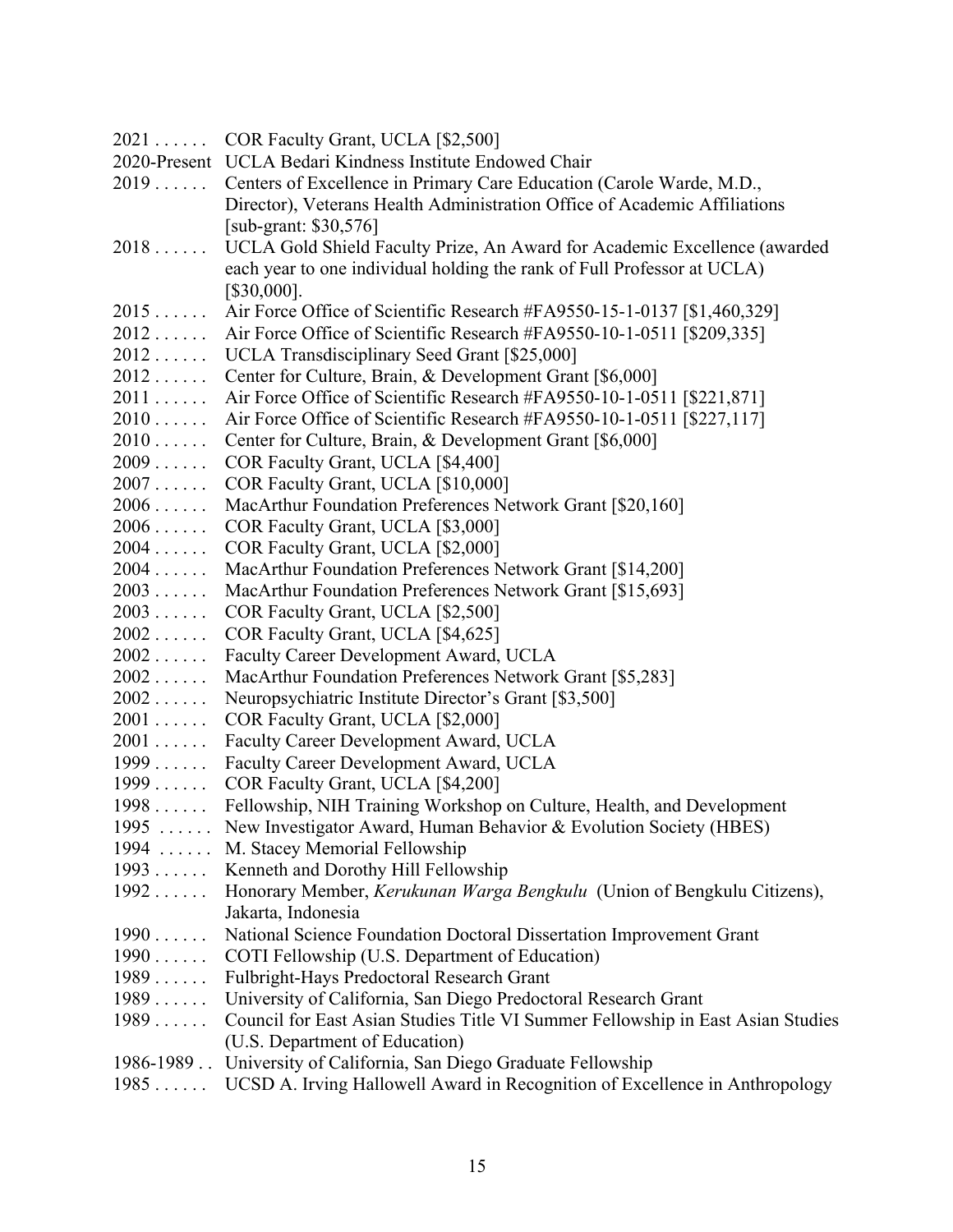### *Additional Professional Service*

- -- Editorial Board, *Evolution & Human Behavior*
- -- Editorial Board, *Religion, Brain, & Behavior*
- -- Editorial Board, *Evolutionary Psychology*
- -- Advisory Board, *Evolution, Mind, and Behaviour*
- -- Faculty Advisory Committee, UCLA Center for Southeast Asian Studies
- -- Faculty Advisory Committee, UCLA Social Sciences Center for Education, Research and Technology

### *Invited Lectures & Presentations*

| 2022          | Negatively-biased beliefs and the 21st Century information environment:<br>Intersections of evolved psychological mechanisms, cultural evolution, &<br>individual differences. Plenary address, European Human Behaviour & Evolution<br>Association, April 21.                     |
|---------------|------------------------------------------------------------------------------------------------------------------------------------------------------------------------------------------------------------------------------------------------------------------------------------|
| 2022          | Negatively-biased beliefs and the 21st Century information environment:<br>Intersections of evolved psychological mechanisms, cultural evolution, $\&$<br>individual differences. USC Information Sciences Institute Artificial Intelligence<br>Series, February 25.               |
| $2021 \ldots$ | Emotion, cognition, and contagious kindness. National Research University<br>Higher School of Economics, Moscow, December 8.                                                                                                                                                       |
| $2021 \ldots$ | Negatively-biased beliefs and the 21st Century information environment<br>Intersections of evolved psychological mechanisms, cultural evolution, $\&$<br>individual differences. Faculty of Psychology, Taras Shevchenko National<br>University of Kyiv, November 4.               |
| $2021 \ldots$ | Conflict and contagious prosociality: Cognitive representations of relative<br>formidability and emotional mechanisms of altruism transmission. U.S.<br>Department of Defense Basic Research Forum, July 8.                                                                        |
| $2020 \ldots$ | Evolutionary psychological observations, conjectures, and speculations on a<br>moment in history. Keynote address, 20 <sup>th</sup> annual meeting of the California<br>Workshop on Evolutionary Social Sciences, California State University Fullerton,<br>July 26.               |
| 2019          | Adaptations, disequilibrium, and equanimity. UC Merced Dept. of Cognitive and<br>Information Sciences, April 29.                                                                                                                                                                   |
| 2019          | Adaptations, disequilibrium, and equanimity: A sampling of evolutionary<br>psychological research of relevance to contemporary mental health. UCLA Dept.<br>of Psychiatry Grand Rounds, April 23.                                                                                  |
| 2019          | Looking afresh at diverse aspects of health and disease using Darwin's lens: A<br>smorgasbord of evolutionary projects having medical implications. UCLA Dept.<br>of Medicine Grand Rounds (annual David Geffen School of Medicine<br>Evolutionary Medicine lecture), February 27. |
| 2018          | Thoughts on gods, Halloween candy, and elections: Examining biased credulity,<br>cultural evolution, and political orientation. Duke University Dept. of<br>Evolutionary Anthropology, October 19.                                                                                 |
| $2018\ldots$  | Steps toward an understanding of contagious prosociality. Keynote address, ABC<br>(Amsterdam Brain & Cognition) Group Workshop on the Evolution of Emotions,                                                                                                                       |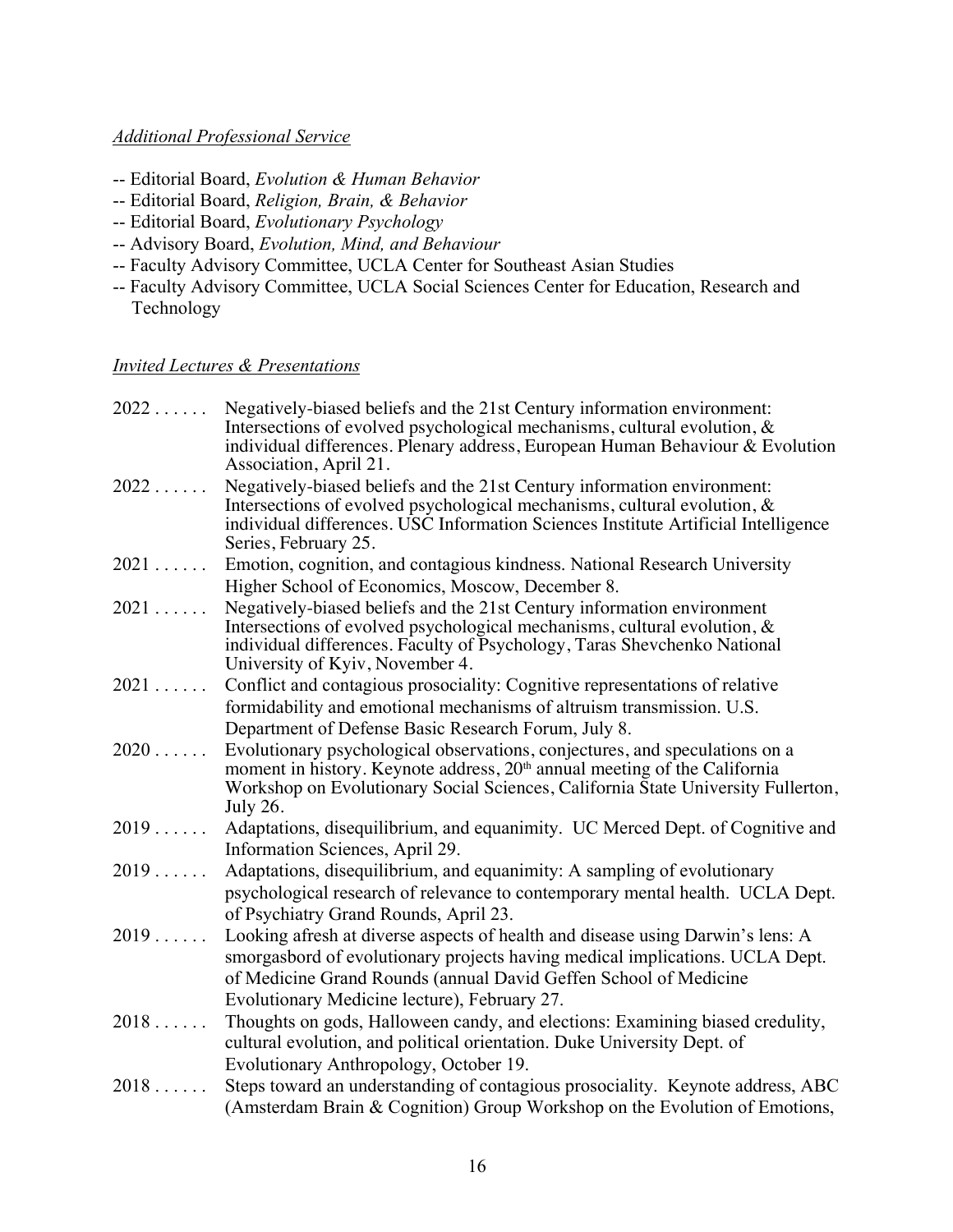|               | University of Amsterdam, July 9.                                                     |
|---------------|--------------------------------------------------------------------------------------|
| 2018          | Sometimes you're right, sometimes you're wrong, and sometimes you're ignored,        |
|               | Or: How I learned to stop worrying and love the replication crisis. Plenary          |
|               | address, 30th annual meeting of the Human Behavior and Evolution Society,            |
|               | University of Amsterdam, July 4-7.                                                   |
| 2018          | Steps toward an understanding of contagious prosociality. Ethics Research Group      |
|               | Speaker Series, Economics for the Anthropocene Project, McGill University,           |
|               | Montreal, March 8.                                                                   |
| $2017\ldots$  | Believing Chicken Little: Political orientation predicts negatively-biased credulity |
|               | in Americans. Conference on Distortions, Rumours, Untruths, Misinformation &         |
|               | Smears. Centre of Excellence for National Security, S. Rajaratnam School of          |
|               | International Studies, Nanyang Technological University, Singapore, July 24.         |
| $2017\ldots$  | Understanding the ultimate causes of sex differences in disgust propensity.          |
|               |                                                                                      |
|               | Evolution of pathogen and parasite avoidance behaviours conference, Theo             |
|               | Murphy international scientific meeting, The Royal Society at Chicheley Hall,        |
|               | Buckinghamshire, U.K., June 13.                                                      |
| $2016\ldots$  | Evolutionary psychology and humanistic care of the homeless patient: Part 4.         |
|               | Center of Excellence Inter-professional Academic Homeless Patient Aligned Care       |
|               | Team, Veterans Administration West Los Angeles Medical Center, November 30.          |
| $2016\ldots$  | Looming large: The evolutionary underpinnings and everyday deployment of             |
|               | representations of relative formidability and social status. Psychological Sciences  |
|               | departmental colloquium, UC Merced, November 9.                                      |
| $2016\ldots$  | Evolutionary psychology and humanistic care of the homeless patient: Part 3.         |
|               | Center of Excellence Inter-professional Academic Homeless Patient Aligned Care       |
|               | Team, Veterans Administration West Los Angeles Medical Center, July 27.              |
| 2016          | Evolutionary psychology and humanistic care of the homeless patient: Part 2.         |
|               | Center of Excellence Inter-professional Academic Homeless Patient Aligned Care       |
|               | Team, Veterans Administration West Los Angeles Medical Center, June 8.               |
| $2016\ldots$  | There are razor blades in the apples! Examining biased credulity, the evolution of   |
|               | beliefs, and political orientation. Behavioral Economics and Institutions Speaker    |
|               | Series, Claremont Graduate University, May 5.                                        |
| $2016\ldots$  | Evolutionary psychology and humanistic care of the homeless patient: Part 1.         |
|               | Center of Excellence Inter-professional Academic Homeless Patient Aligned Care       |
|               | Team, Veterans Administration West Los Angeles Medical Center, May 4.                |
| $2016 \ldots$ | Looming large: Cognitive representations of relative formidability and social        |
|               | status. Plenary talk, Southwestern Psychological Association, Dallas, TX April       |
|               | $8-10.$                                                                              |
| 2015          | An evolutionary perspective on sexual orientation, same-sex attraction, and          |
|               | affiliation. A Critical Moment: Sex/Gender Research at the Intersection of           |
|               | Culture, Brain, & Behavior. Foundation for Psychocultural Research; UCLA,            |
|               | October 23-24.                                                                       |
| $2015\ldots$  | Looming large: Cognitive representations of relative formidability and social        |
|               | status. Power, Status, & Influence Conference. Rady School of Management,            |
|               | UC San Diego. March 12-13.                                                           |
| 2014          | Parochialism in moral judgments: A postulated universal feature of morality.         |
|               | Cross-Cultural Perspectives on Moral Psychology, Korea University, Seoul,            |
|               | March 20-22.                                                                         |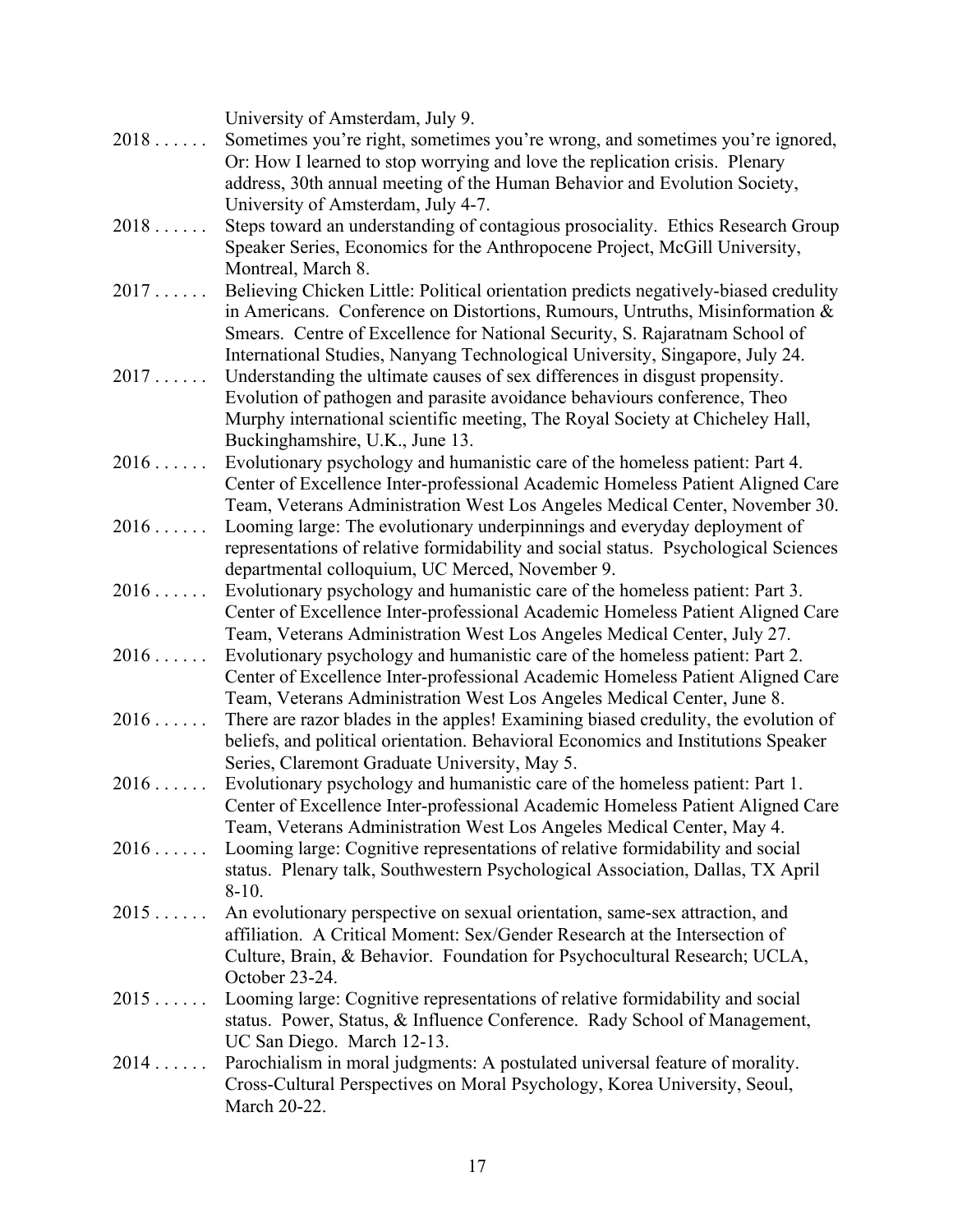| 2014                                          | Toward an evolutionary psychology of fire learning. Heat & Human Evolution<br>Symposium, Human Evolutionary Studies Program, Simon Fraser University,                                                                                                                                                                                    |
|-----------------------------------------------|------------------------------------------------------------------------------------------------------------------------------------------------------------------------------------------------------------------------------------------------------------------------------------------------------------------------------------------|
|                                               | February 14.                                                                                                                                                                                                                                                                                                                             |
| $2013 \ldots$                                 | When enemies loom large: Representations of relative formidability and social<br>cognition. Department of Psychology, University of Southern California.                                                                                                                                                                                 |
| $2013 \ldots$                                 | When enemies loom large: Representations of relative formidability and social<br>cognition. Department of Psychology, University of Pennsylvania.                                                                                                                                                                                        |
| 2012                                          | An evolutionary approach to prosociality, reputation, and emotions. Opening<br>Ceremony and Inaugural Workshop UCLA-Fudan Joint Center for Comparative<br>Studies of Social Life. Fudan University, Shanghai, October 8.                                                                                                                 |
| $2012 \ldots$                                 | Progesterone & adaptive workarounds: From 'maybe' to 'probably true!' in<br>(only) thirteen years. The Evolution of Disgust-From Moral to Oral Conference,<br>January 4-7, ZiF Center for Interdisciplinary Research, Bielefeld University<br>Germany.                                                                                   |
| 2012                                          | Initial steps in an exploration of the evolution of same-sex sexual attraction.<br>Institute of Cognitive Science, Osnabrueck University, Germany.                                                                                                                                                                                       |
| 2012                                          | (A taste of) An evolutionary perspective on emotions, sociality, & morality.<br>Center for Ethics and Public Affairs, The Murphy Institute, Tulane University.                                                                                                                                                                           |
| $2010 \ldots$                                 | Bringing phylogeny back to behavioral science –or- Why emotions are kludgy<br>(and, thus, incest seems toxic). Department of Anthropology, U.C. San Diego,<br>May 10.                                                                                                                                                                    |
| $2010 \ldots$                                 | Shame and social control in small-scale societies. Templeton Foundation<br>Evolution of Conscience meeting, Santa Fe, NM, April 29-May 1.                                                                                                                                                                                                |
| $2010 \ldots$                                 | The importance of attending to phylogenetic derivation in the study of the mind;<br>or, why emotions are kludgy (and, thus, incest is toxic). Plenary address, $5th$<br>annual meeting of the European Human Behavior & Evolution Association,<br>March 25-27, University of Wroclaw and Polish Academy of Sciences, Wroclaw,<br>Poland. |
| $2010 \ldots$                                 | The evolved psychology behind the human capacity for culture. Keynote address,<br>11 <sup>th</sup> annual meeting of Verhalten in Evolution Perspektive, March 22-24,<br>Museum of Anthropology, Schloss Charlottenburg, Berlin, Germany.                                                                                                |
| $2009 \ldots$                                 | Hard adaptationism meets soft emotions. Annual Meeting of the Association for<br>Psychological Science, San Francisco, May 24.                                                                                                                                                                                                           |
|                                               | 2009  Unpacking the human capacity for culture. Department of Behavioral Science,<br>Hokkaido University, March 28.                                                                                                                                                                                                                      |
|                                               | 2008 Ultimate and phylogenetic perspectives on emotions and morality. Biological<br>Origins of Human Group Behavior Conference, November 18-19, Caltech.                                                                                                                                                                                 |
| $2008\ldots\ldots$                            | Exploring the human capacity for culture: A preliminary foray. Department of<br>Psychology, Michigan State University, October 30.                                                                                                                                                                                                       |
| $2008\ldots\ldots$<br>$\sum_{i=1}^n \alpha_i$ | The evolved psychology underlying culture acquisition: Some tentative<br>suggestions. University of Maryland Cognitive Science Colloquium Series,<br>September 25.                                                                                                                                                                       |
| $2008\ldots\ldots$                            | Some noncommital musings on the relationships between emotions and objective<br>commitment, subjective commitment, and dedication. RSSS Philosophy<br>Workshop: Emotions & Commitment, Australian National University, July 28-29,<br>Canberra.                                                                                          |
| $2008\ldots\ldots$                            | Unpacking the human capacity for culture. Minds and Societies Summer Institute                                                                                                                                                                                                                                                           |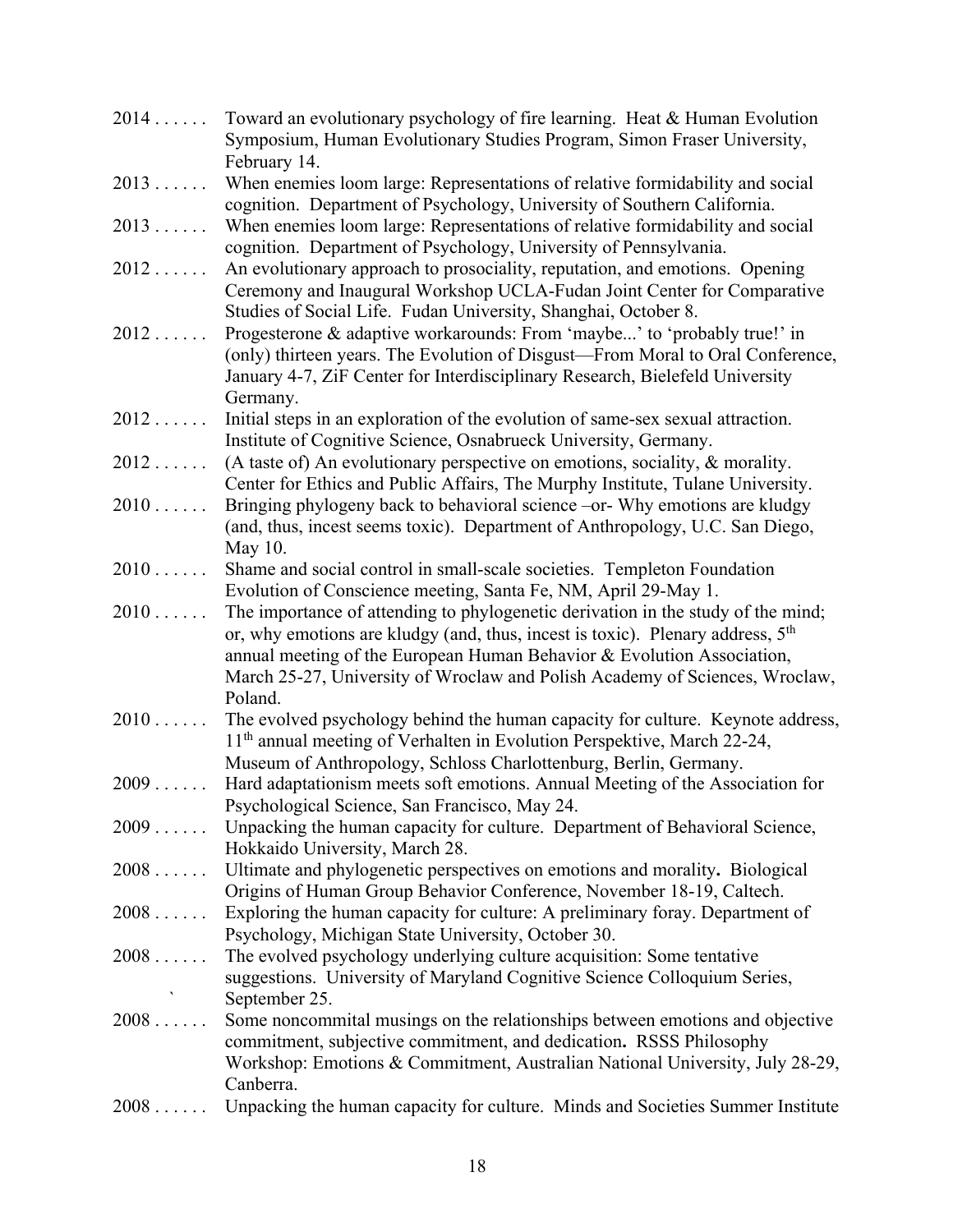|                    | in Cognitive Science, Université du Québec à Montréal, June 27-30 <sup>th,</sup> Montréal. |
|--------------------|--------------------------------------------------------------------------------------------|
| $2008\ldots\ldots$ | Baby steps toward the evolved psychology of a culture-dependent organism.                  |
|                    | Institute for Mind and Biology, University of Chicago, Jan. 15th.                          |
| 2008               | Beyond yuck: Evolutionary perspectives on disgust and related phenomena.                   |
|                    | Department of Comparative Human Development, University of Chicago, Jan.                   |
|                    | $16th$ .                                                                                   |
| 2007               | Reputational facets of moral affects and behaviors. AHRC Culture & Mind                    |
|                    | Conference, Sheffield University, October 19-21.                                           |
| $2007\ldots$       | The evolved psychology that lies beneath the acquisition of culture. Summer                |
|                    | Institute on Culture and Cognition, Central European University, July 7 <sup>th</sup> ,    |
|                    | Budapest.                                                                                  |
| $2007\ldots$       | Taboos, emotions, and cultural evolution. Summer Institute on Culture and                  |
|                    | Cognition, Central European University, July 10 <sup>th</sup> , Budapest.                  |
| $2007\ldots$       | The function of revulsion: Evolutionary perspectives on disgust and related                |
|                    | phenomena. Seven Dimensions of Emotion: Integrating Biological, Clinical, and              |
|                    | Cultural Perspectives on Fear, Disgust, Love, Grief, Anger, Empathy, and Hope;             |
|                    | The Third FPR - UCLA Interdisciplinary Conference March 30 - April 1.                      |
| $2006\ldots\ldots$ | Origins of the engines of conformity: An evolutionary anthropological                      |
|                    | perspective on shame and pride. Institute of Cognition & Culture, Queen's                  |
|                    | University, Nov. 10 <sup>th</sup> , Belfast.                                               |
| $2006\ldots\ldots$ | The perception of reputational consequences: A bottom-up approach to                       |
|                    | exploring human cooperation. Symposium: The nature of human cooperation,                   |
|                    | University of Lausanne, Switzerland, March 9-10.                                           |
| $2006\ldots\ldots$ | Darwin comes to dinner: Adaptationist perspectives on the regulation of human              |
|                    | feeding behavior. UC Riverside Department of Biology.                                      |
| $2006\ldots\ldots$ | Exploring shame in two cultures. Society for Personality and Social Psychology             |
|                    | Emotion Pre-Conference, Palm Springs, CA., January 25.                                     |
| $2006\ldots\ldots$ | Evolutionary approaches to human ingestive behavior. West Los Angeles                      |
|                    | Veterans' Administration Hospital Department of Psychiatry Grand Rounds.                   |
| $2006\ldots\ldots$ | Epidemiology of culture; Evoked and acquired culture. Cultural evolution                   |
|                    | workshop, Washington University, St. Louis, January 13-15.                                 |
| $2006\ldots\ldots$ | Blending methods and making trade-offs: Investigating shame in two disparate               |
|                    | cultures. Workshop on bringing together anthropological and psychological                  |
|                    | methods in the study of cognitive development and cultural transmission,                   |
|                    | Department of Anthropology, the London School of Economics, January 6-7.                   |
| $2005\ldots\ldots$ | Darwin comes to dinner: Adaptationist perspectives on the regulation of human              |
|                    | feeding behavior. CSU Fullerton Department of Biological Science.                          |
| $2005\ldots\ldots$ | Yuck as adaptation: Evolutionary perspectives on disgust and related phenomena.            |
|                    | UC San Diego Department of Psychology.                                                     |
| $2005\ldots\ldots$ | The evolved psychology of behavioral prophylaxis. Autumn School on                         |
|                    | Evolutionary Medicine: An Emerging Synthesis. Humboldt-Universität, Berlin,                |
|                    | Germany, October 11-14, 2005.                                                              |
| $2005 \ldots$      | Steps toward understanding the regulation of feeding behavior from an                      |
|                    | adaptationist perspective. Autumn School on Evolutionary Medicine: An                      |
|                    | Emerging Synthesis. Humboldt-Universität, Berlin, Germany,                                 |
|                    | October 11-14, 2005.                                                                       |
| $2005\ldots\ldots$ | Shame in two cultures: An evolutionary perspective. Emotions As Bio-Cultural               |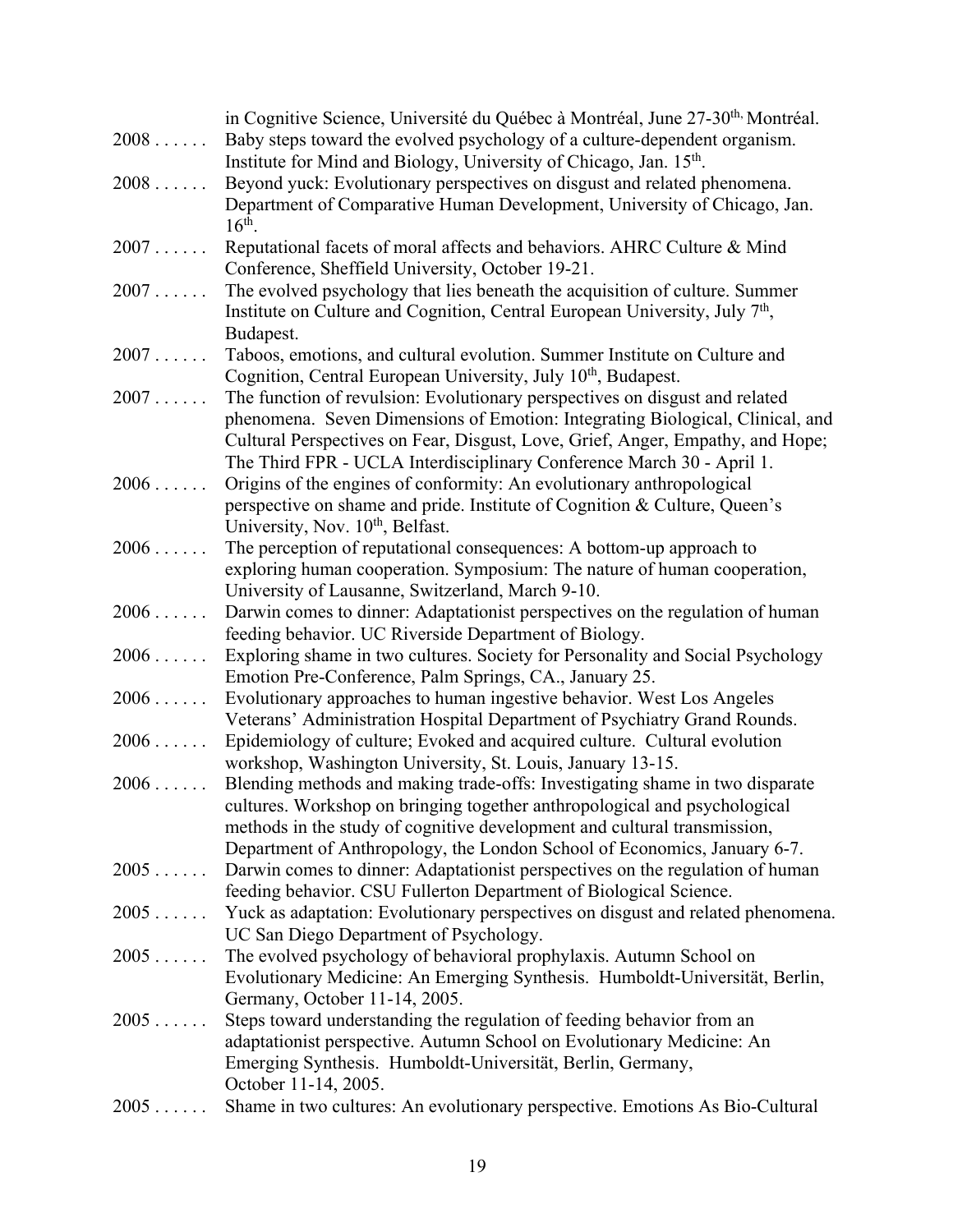|                      | Processes Conference, Zentrum für Interdisziplinäre Forschung, Universität                                                                    |
|----------------------|-----------------------------------------------------------------------------------------------------------------------------------------------|
|                      | Bielefeld, Germany, September 1-3, 2005.                                                                                                      |
| $2005\ldots\ldots$   | The interplay of evolved psychology and culture in emotions: Case studies in                                                                  |
|                      | shame and pride. UCLA Center for the Study of Evolution and the Origins of                                                                    |
|                      | Life.                                                                                                                                         |
| 2005                 | A cross-cultural investigation of shame: Implications for evolutionary                                                                        |
|                      | perspectives. UCLA Department of Psychology.                                                                                                  |
| $2005 \ldots$        | Cognitive and emotional factors underlying competition and cooperation.                                                                       |
|                      | Conference on Trans-Cultural Universals: Cooperation and                                                                                      |
|                      | Competition, Hanse-Wissenschaftskolleg, Delmenhorst, Germany, April 13-16,                                                                    |
|                      | 2005.                                                                                                                                         |
| $2005\ldots\ldots$   | Shame in two cultures. New Perspectives in Affective Science Conference, Kyoto                                                                |
|                      | University, Kyoto, Japan.                                                                                                                     |
| $2005 \ldots$        | Exploring encapsulation in three economic experiments: Effects of emotions and                                                                |
|                      | reputational cues on risk taking and generosity. The John D. and Catherine T.                                                                 |
|                      | MacArthur Foundation Preference's Network, University of Pennsylvania.                                                                        |
| $2004$               | Affect as adaptation: Evolutionary explorations of disgust and its impact on                                                                  |
|                      | experience, decision making, and culture. The Jacob Marschak Interdisciplinary                                                                |
|                      | Colloquium on Mathematics and the Behavioral Sciences, UCLA.                                                                                  |
| $2004$               | Steps toward the evolutionary psychology of a culture-dependent species.                                                                      |
|                      | 3rd Annual Arts & Humanities Research Board of the United Kingdom                                                                             |
|                      | Conference on Innateness and the Structure of the Mind, University of Sheffield,                                                              |
|                      | Sheffield, U.K.                                                                                                                               |
| $2004$               | Cringing before others' eyes: A cross-cultural investigation of the evolution of                                                              |
|                      | shame. Evolution and Human Adaptation Program and Department of                                                                               |
|                      | Psychology, University of Michigan Ann Arbor.                                                                                                 |
| $2004\ldots$         | Steps toward an evolutionary psychology of emotion. 3rd Annual Conference on                                                                  |
|                      | Neuroesthetics, Berkeley, CA.                                                                                                                 |
| $2003\ldots\ldots$   | Evolutionary psychological perspectives on decision making. Los Angeles                                                                       |
|                      | Society of Financial Analysts, Omni Hotel, Los Angeles, CA.                                                                                   |
| $2003\ldots\ldots$   | Affect as adaptation: The patterned influence of disgust and other emotions on                                                                |
|                      | experience and decision making . Culture & the Innate Mind                                                                                    |
|                      | Conference, Rutgers University.                                                                                                               |
| $2002\ldots\ldots$   |                                                                                                                                               |
|                      | The evolutionary psychology of human emotions. Psychobiology of Emotion<br>Conference, Cold Spring Harbor Laboratory, Cold Spring Harbor, NY. |
| $2002\ldots\ldots$   |                                                                                                                                               |
|                      | An outline for the evolutionary psychology of a culture-dependent species.                                                                    |
| $2002\ldots\ldots$   | Culture & the Innate Mind Workshop, Rutgers University.                                                                                       |
|                      | Emotions and error management in human cooperation. Dahlem Conference on                                                                      |
|                      | The Genetic and Cultural Evolution of Cooperation, Free University, Berlin.                                                                   |
| 2002                 | Some remotely plausible ideas about disgust and moral reasoning. Great Ideas in                                                               |
|                      | the Social Sciences Series, UCLA.                                                                                                             |
| $2001 \ldots$        | Starvation, serotonin, and symbols: A psychobiocultural perspective on                                                                        |
|                      | stigmata. Biopolitics I Conference, UCLA.                                                                                                     |
| $2001 \ldots$        | Where do conformist emotions come from? The Link Between Norms and Scale                                                                      |
|                      | Conference, UCLA Burkle Center for International Relations/USC School of                                                                      |
|                      | <b>International Relations.</b>                                                                                                               |
| $2001 \ldots \ldots$ | Impulsivity in restrictive anorexia: A Darwinian explanation of an apparent                                                                   |